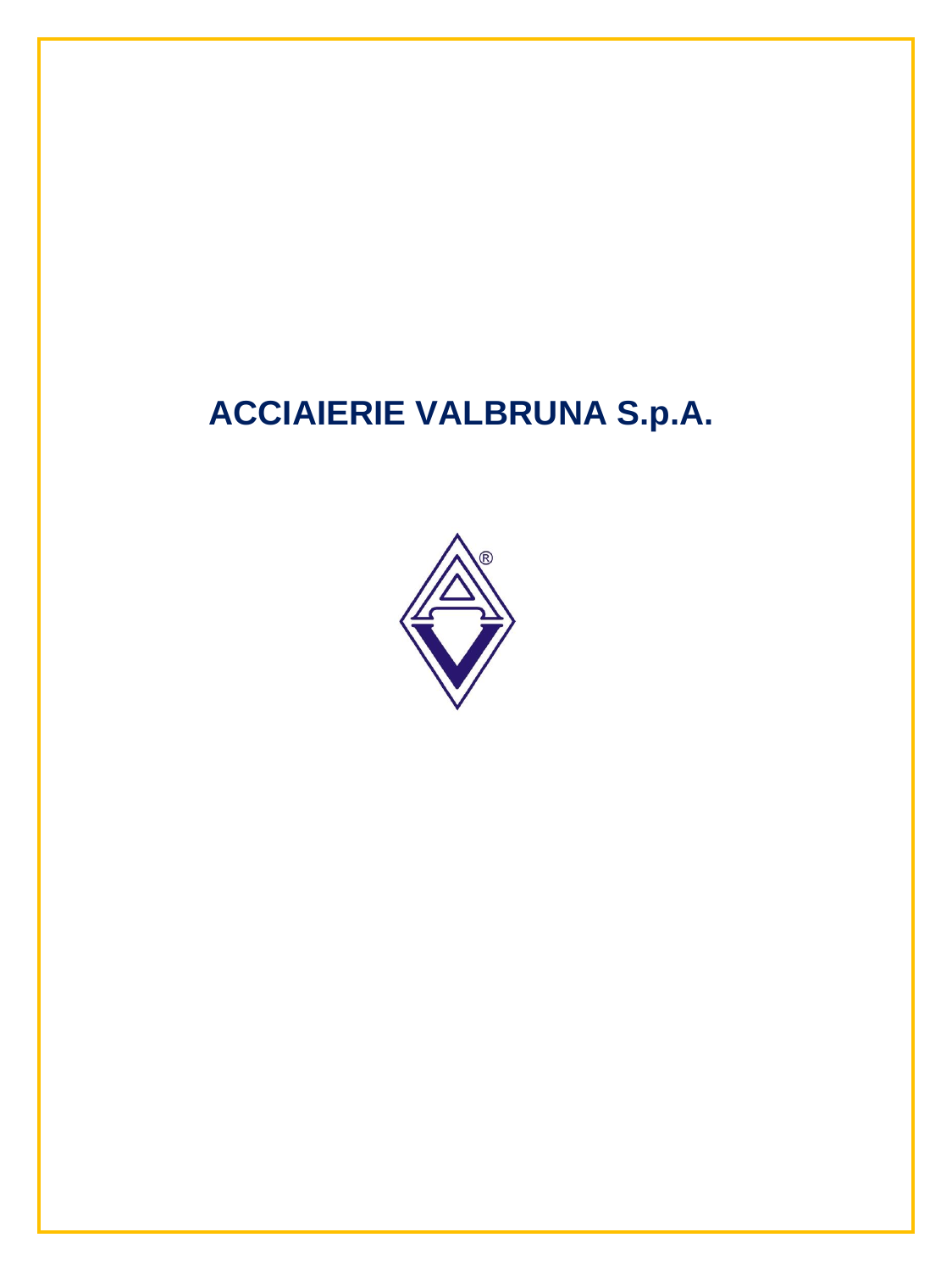## **ACCIAIERIE VALBRUNA S.p.A.**

# **CODE OF ETHICS**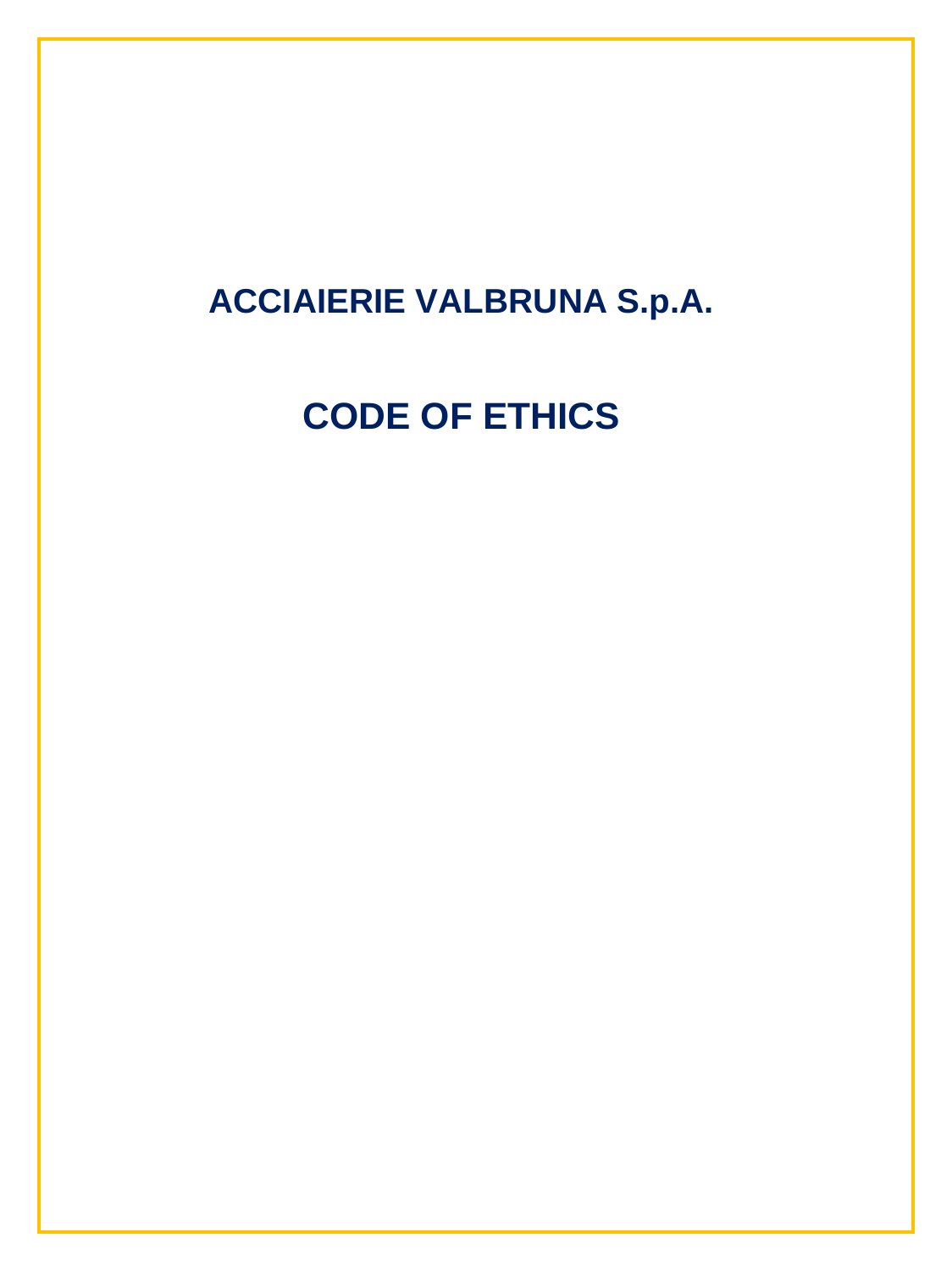| <b>INDEX</b>                                                                |
|-----------------------------------------------------------------------------|
|                                                                             |
|                                                                             |
| 1.1 COMPLIANCE WITH LAWS, ETHICAL PROVISIONS, REGULATIONS AND PROCEDURES.3  |
|                                                                             |
|                                                                             |
|                                                                             |
|                                                                             |
|                                                                             |
|                                                                             |
|                                                                             |
|                                                                             |
| 3.2 RELATIONS WITH PUBLIC INSTITUTIONS AND SURVEILLANCE AUTHORITIES 8       |
|                                                                             |
|                                                                             |
| 3.5 TRANSPARENCY OF THE MANAGEMENT OF FUNDING AND CONTRIBUTIONS OF          |
|                                                                             |
|                                                                             |
|                                                                             |
|                                                                             |
| 4.4 PRINCIPLES OF CONDUCT FOR THE PREVENTION OF CORRUPTION AMONG PRIVATE    |
|                                                                             |
|                                                                             |
|                                                                             |
|                                                                             |
|                                                                             |
| 5.5 INSTRUMENTS AND SIGNS OF RECOGNITION AND PROTECTION OF COPYRIGHT13      |
|                                                                             |
|                                                                             |
| 5.8 ACTIVITIES FOR THE PURPOSE OF RECEIVING, LAUNDERING, USING MONEY, GOODS |
| 5.9 TRANSNATIONAL ACTIVITIES AND PROTECTION AGAINST ORGANIZED CRIME16       |
|                                                                             |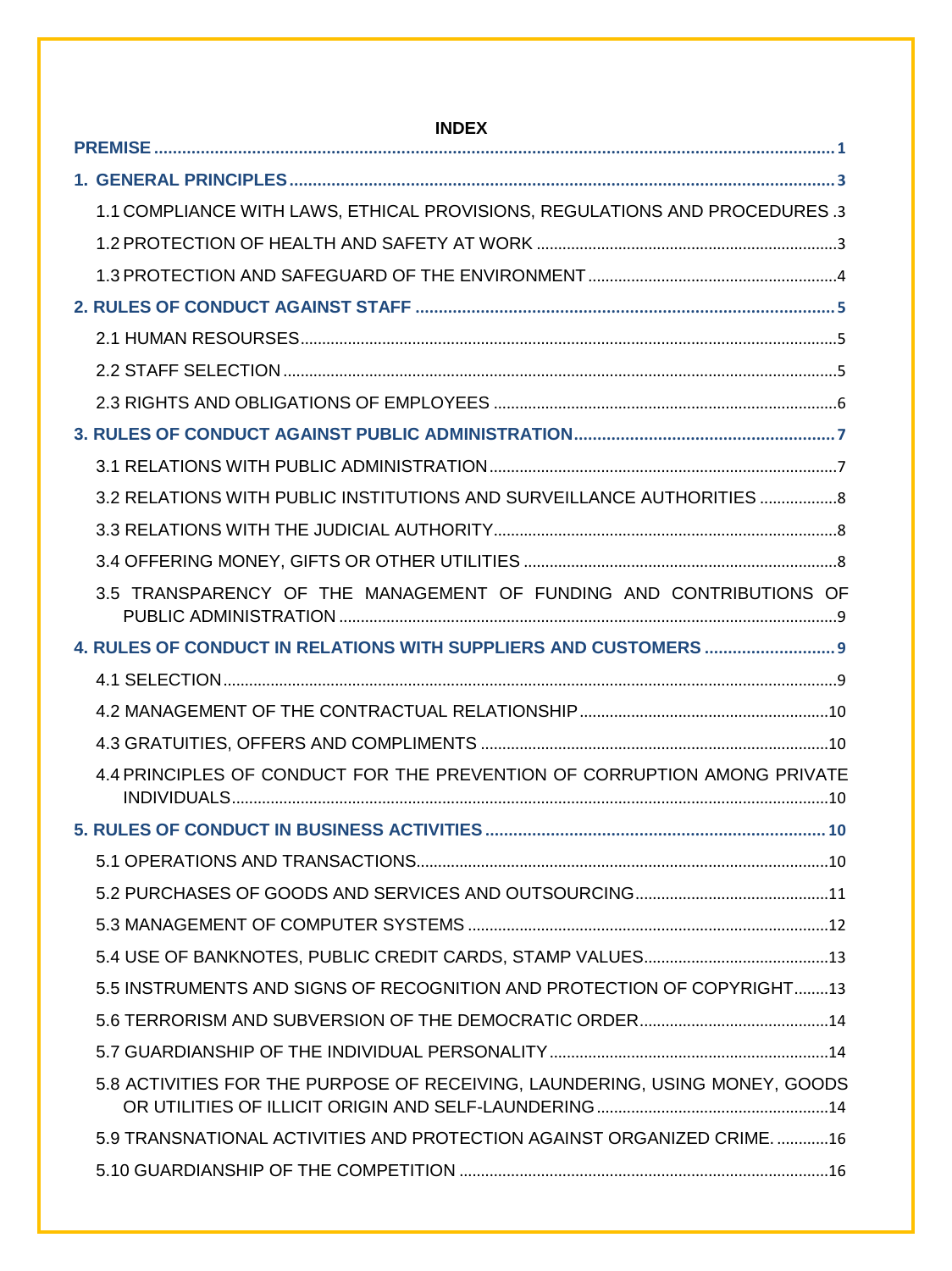| 6.1 MANAGEMENT OF DATA AND INFORMATION ABOUT THE COMPANY'S ACCOUNTING. |
|------------------------------------------------------------------------|
|                                                                        |
|                                                                        |
|                                                                        |
|                                                                        |
|                                                                        |
|                                                                        |
|                                                                        |
|                                                                        |
|                                                                        |
|                                                                        |
|                                                                        |
|                                                                        |
|                                                                        |
|                                                                        |
|                                                                        |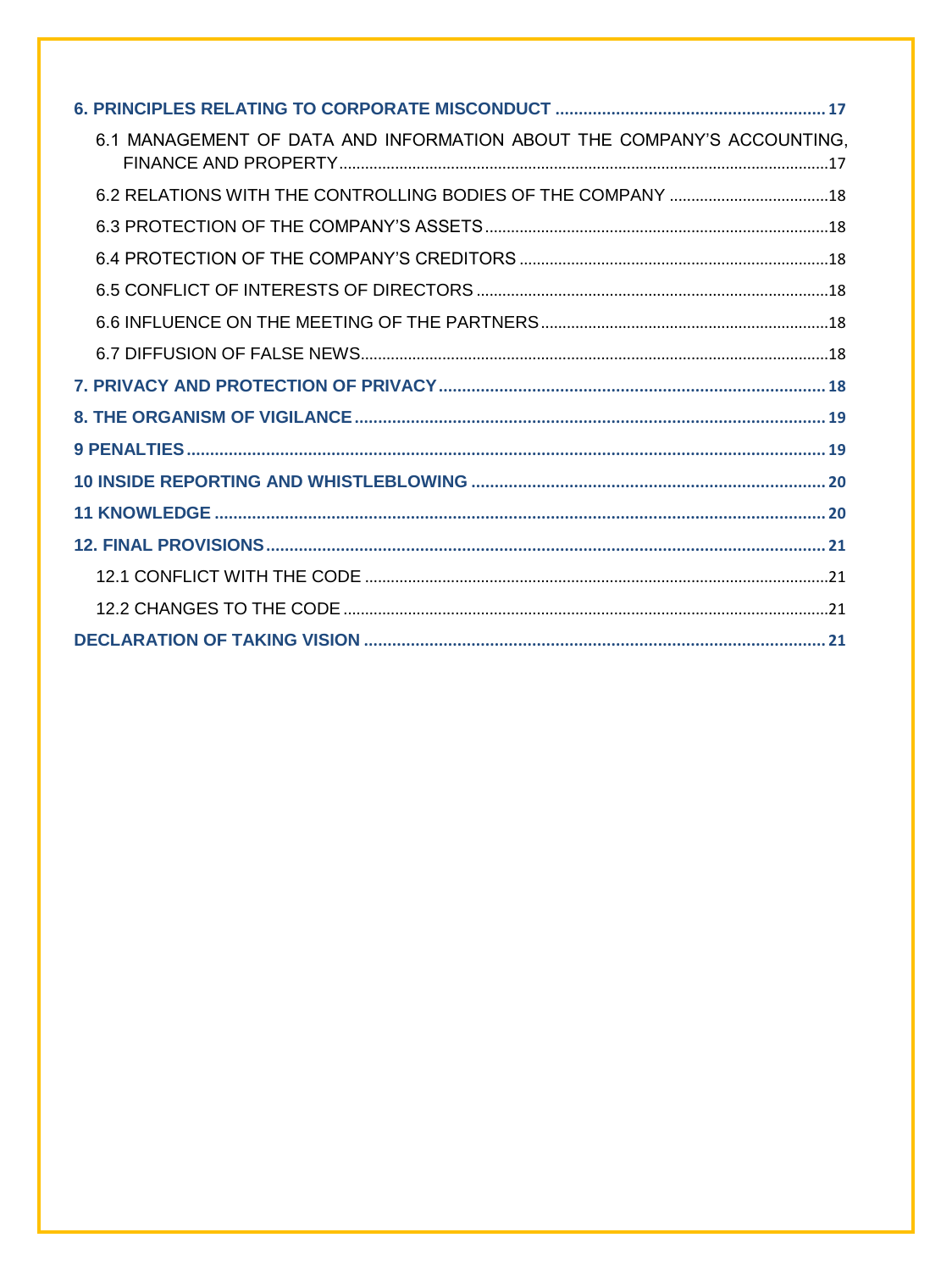#### **PREMISE**

<span id="page-4-0"></span>Valbruna S.p.A. is a company operating in the steel, metallurgical and mechanical industries for the manufacture of special steels.

#### **Definitions**

**Acciaierie Valbruna** or the **Company**: Acciaierie Valbruna S.p.A., with registered office in Bolzano, in via Alessandro Volta n. 4 and administrative headquarter in Vicenza, Viale della Scienza n. 25.

**Decree:** Legislative Degree 8 June 2001, n. 231 in the matter of Administrative Responsibility of companies.

**Code of Ethics**: this Code of Ethics, adopted by the Board of Directors of Acciaierie Valbruna S.p.A.

**Model:** the Model of Organization, Management and Control adopted pursuant to the Legislative Degree by Acciaierie Valbruna S.p.A.

**OdV** or **Supervisory Body**: The supervisory body ex D.Lgs. n. 231/2001 appointed by the Board of Directors of Acciaierie Valbruna S.p.A.

**RECIPIENTS**: all those who act, operate and collaborate in any capacity with Acciaierie Valbruna S.p.A. (employees, consultants, suppliers and third parties in general) and that are faced with situations requiring the adoption of relevant behaviour in a variety of ways, including, the most important, the ethical and the legal.

The principles and provisions of the Code of Ethics are binding on the Directors, on all persons connected with subordinate employment relationships with the Company ("Employees") and on all those who work for the Company, whatever the relationship, or temporary, linking them to the same ("Collaborators"). Administrators, Employees and Collaborators are jointly defined below **Recipients.**

The Company does not intend to maintain relations with persons who do not undertake to respect the principles and rules contained in this Code. To this end, the Valbruna S.p.A. Acciaierie ensures to include in the contracts with these parties clauses for the respect of the Organization, Management and Control Model adopted by the Company and of which the present Code is part.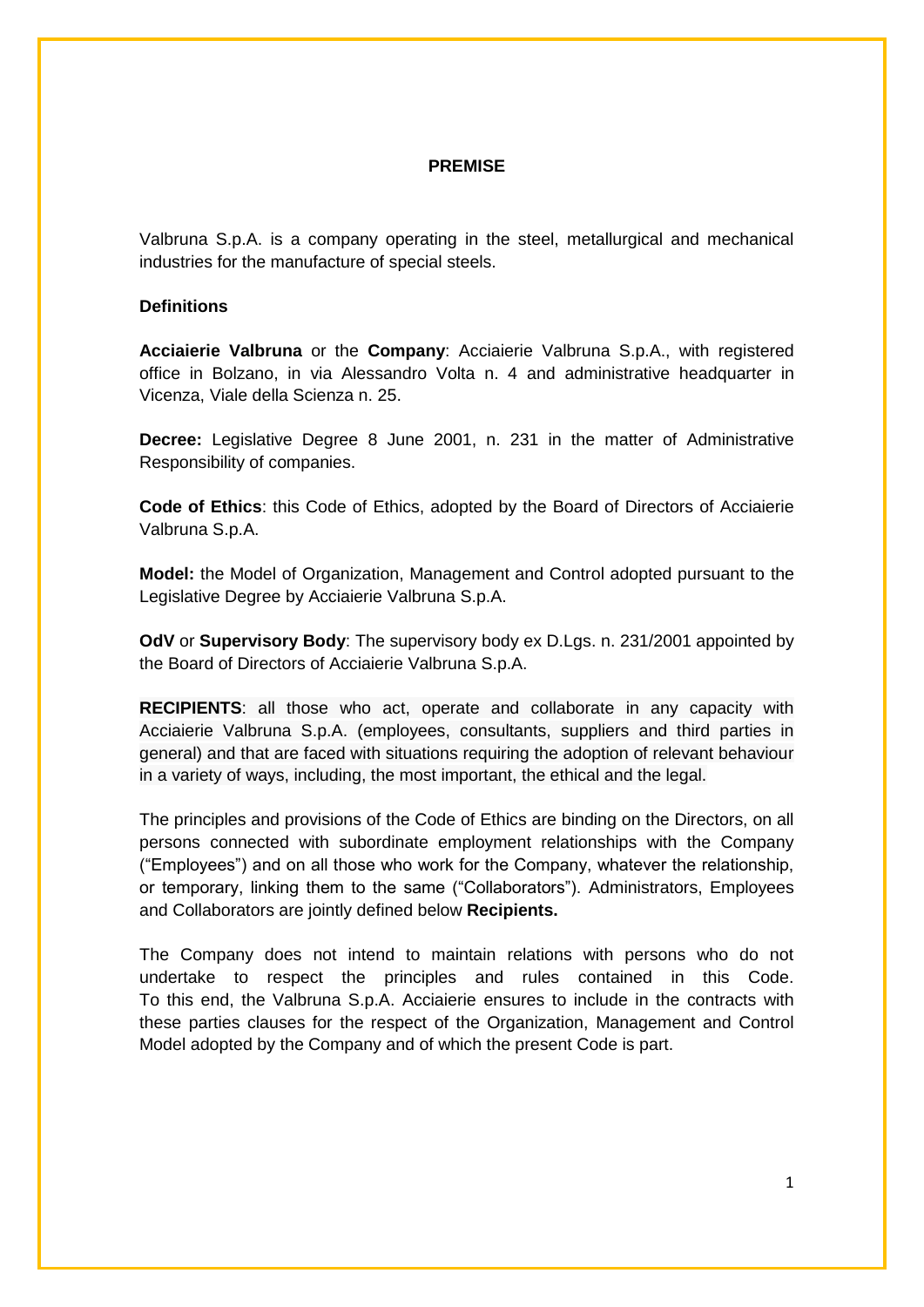In no way can the conviction to act in the interests or for the benefit of the Company justify the adoption of conduct contrary to the principles set out in this Code. The application and observance of the principles set out also fall within the more general obligations of cooperation, fairness, diligence and fidelity required by the nature of the benefit due and by the interest of the undertaking, to which all are required in the performance of any service in favour of Valbruna Acciaierie S.p.A.

These obligations, in particular for the employees of the Company, supplement the provisions of Articles 2104 and 2105 of the Italian Civil Code and the National Collective Labour Agreement (CCNL) applicable and in force.

This Code is an integral part of the Organization, Management and Control Model adopted by the Company pursuant to Legislative Decree no. 231/2001.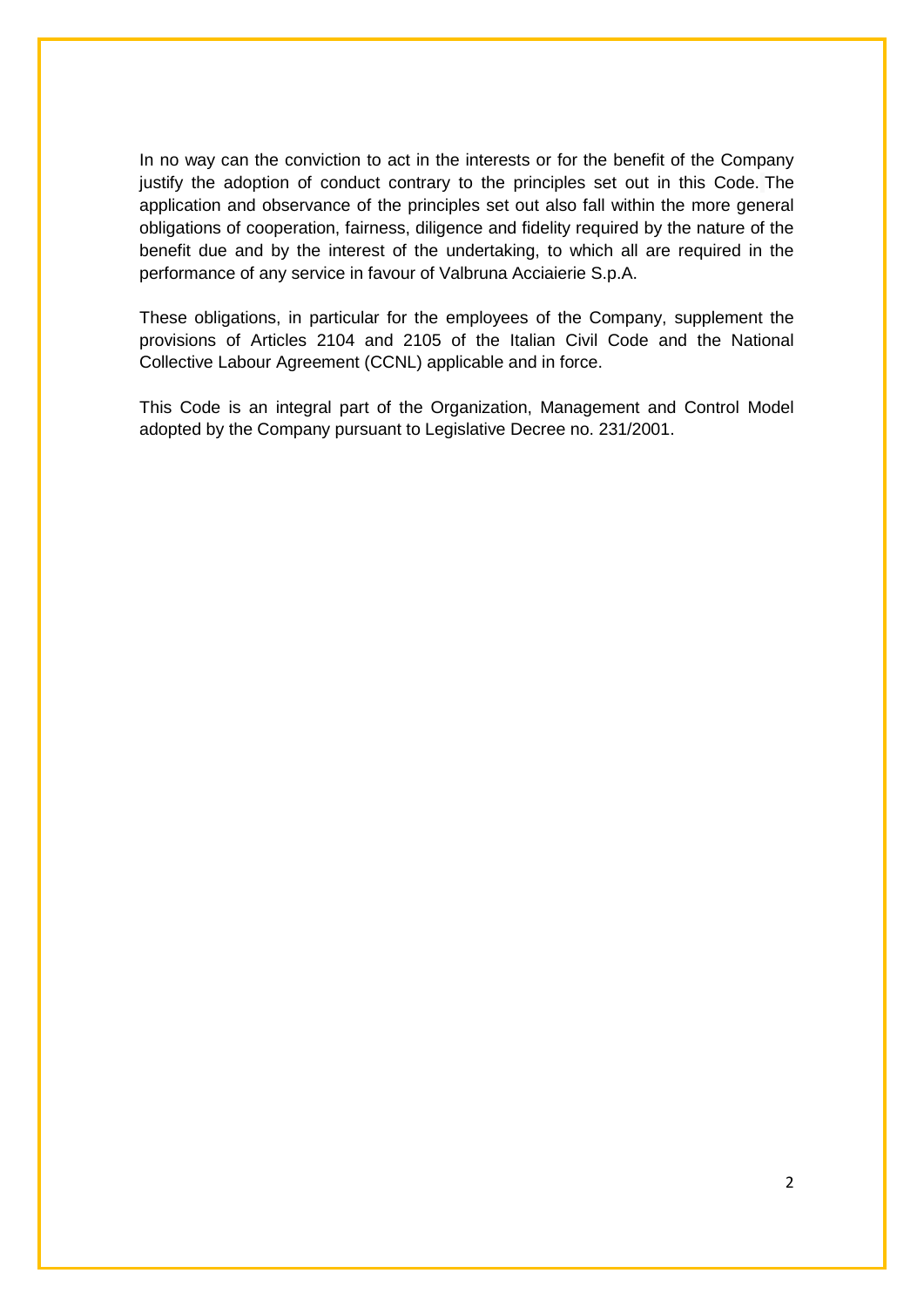## <span id="page-6-0"></span>**1. GENERAL PRINCIPLES**

The aim of this Code is to give its Recipients a clear and unequivocal indication of the objectives, values and rules of conduct in which the Company identifies itself.

The primary values of the Company are the protection of the health and safety of workers and respect for the environment.

The recipients of this Code are obliged to respect the procedures of the Manual of Integrated Management System Environment and Safety.

#### <span id="page-6-1"></span>**1.1 COMPLIANCE WITH LAWS, ETHICAL PROVISIONS, REGULATIONS AND PROCEDURES**

Recipients are obliged to respect with diligence the laws in force in all the Countries in which the Company operates, the Code, any other ethical disposition to which the Company has adhered, the internal regulations and procedures. In no case may the pursuit of the Company's interests justify conduct which is not honest and which does not comply with current legislation, the ethical provisions and this Code.

<span id="page-6-2"></span>Recipients are also required to comply with Company procedures.

## **1.2 PROTECTION OF HEALTH AND SAFETY AT WORK**

Within the framework of current legislation, the Company undertakes to take all necessary measures to protect the physical and moral integrity of its workers.

In particular, the Company undertakes that:

- a. compliance with existing legislation on the health and safety of workers is considered a priority;
- b. the risks to workers are, as far as possible and guaranteed by the development of the best technique, also avoided by choosing the most appropriate and least dangerous materials and equipment and such as to mitigate the risks at source;
- c. the avoidable risks are properly assessed and appropriately mitigated through appropriate collective and individual safety measures;
- d. the provision of information and training to workers is widespread, up-to-date and specific in relation to their job;
- e. consultation of workers on health and safety at work is ensured;
- f. swiftly and effectively address any safety-related needs or non-conformities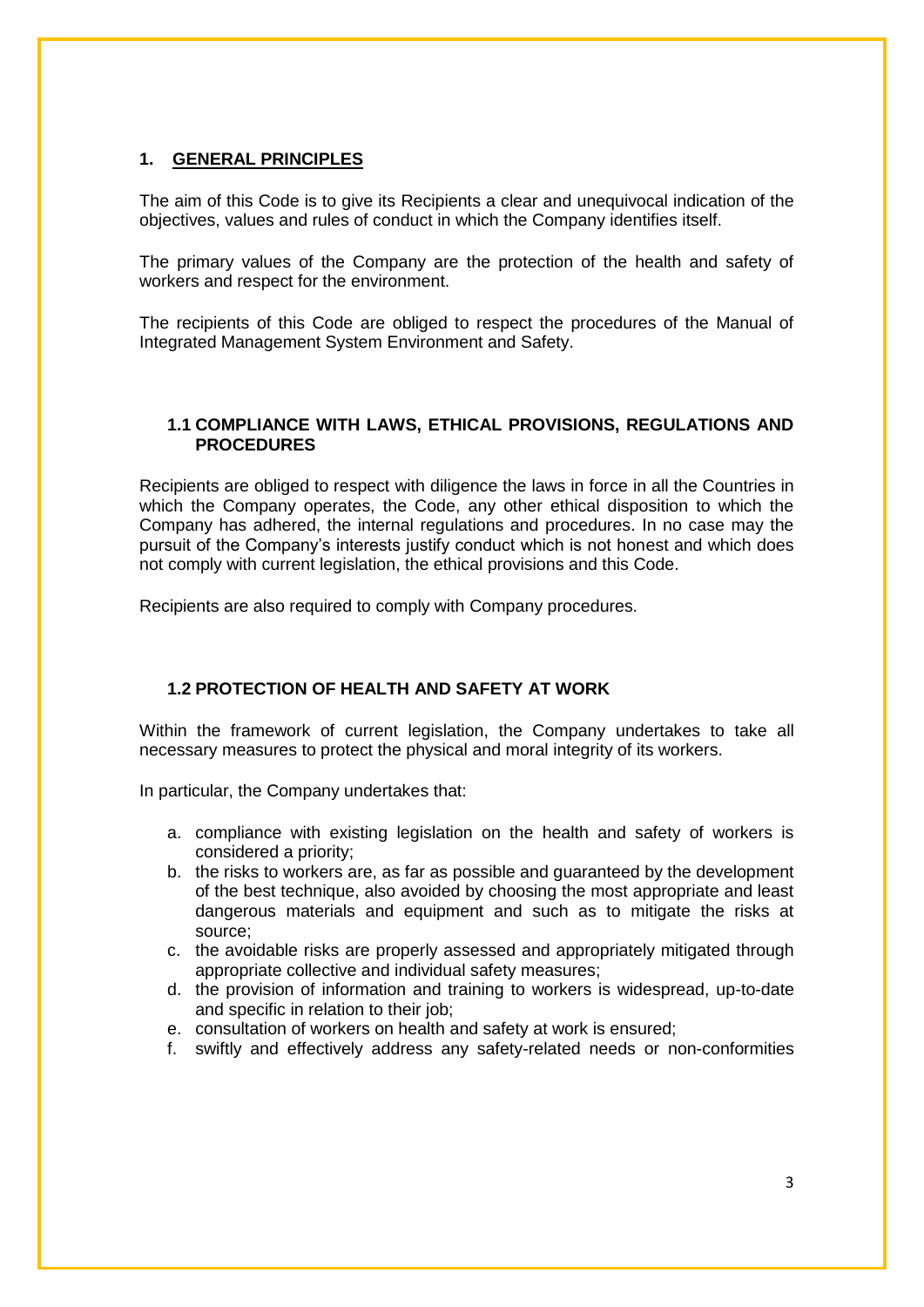arising in the course of work or during audits and inspections;

g. the organisation of work and its operational aspects are carried out in such a way as to safeguard the health of workers, third parties and the community in which the Company operates.

Workers, each to the extent of their own competence, are required to ensure full compliance with the law, the principles of this Code and the Company's procedures and any other internal provisions to ensure the protection of health and safety at the workplace. Furthermore, they must report any violations or even simple attitudes or practices contrary to the provisions of the Code of Ethics and the Model, as specified in paragraph 10 below.

## <span id="page-7-0"></span>**1.3 PROTECTION AND SAFEGUARD OF THE ENVIRONMENT**

The Company considers the environment a primary good and promotes its protection and respect by all employees or collaborators in any capacity, customers, suppliers and partners.

Corporate choices are always oriented to ensure the greatest possible compatibility between economic initiative and environmental needs, not limited to the simple compliance with current legislation, but with a view to sustainable synergy with the territory, the natural elements and the health of workers.

Acciaierie Valbruna S.p.A. monitors the environmental impacts of his activities and systematically seeks to improve them in a coherent, effective and sustainable manner.

All recipients shall be obliged to:

- 1. comply with all regulations relating to the protection of the environment;
- 2. aim at achieving the objectives defined in the environmental strategy, which is based on the following pillars:
	- $\checkmark$  products (reduce the environmental impact of products as much as possible)
	- $\checkmark$  standards (respect and, if possible, exceed environmental standards and environmental "laws");
	- $\checkmark$  waste (reducing the amount of raw materials used for products);
	- $\checkmark$  recycling (use in products recycled/recyclable materials wherever possible);
	- $\checkmark$  awareness (educating employees and the community to reduce waste generation and excessive use of resources);
	- $\checkmark$  research (developing new products in line with the principles of environmental responsibility);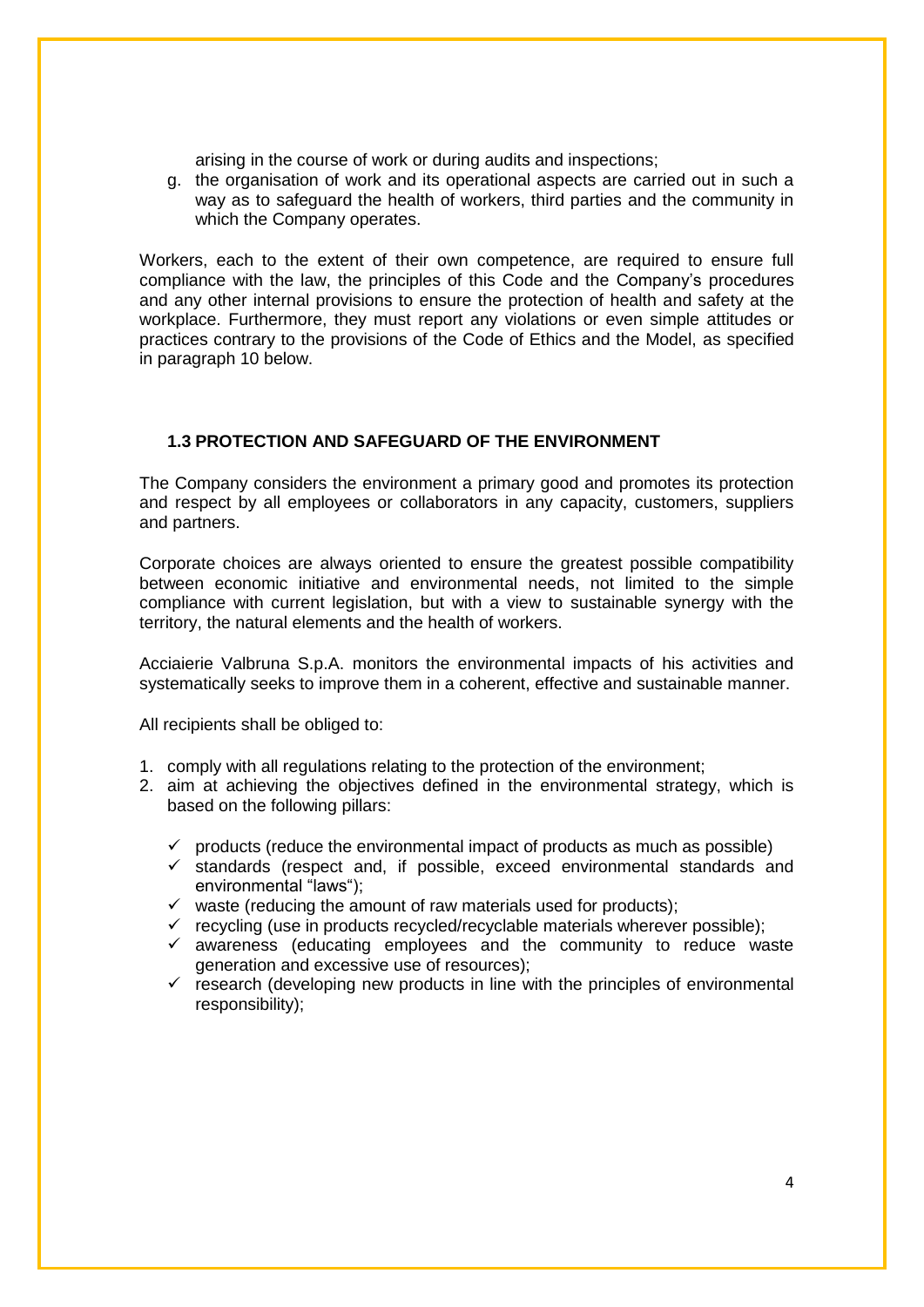- $\checkmark$  structures (defining and maintaining programs to design and manage structures respecting and, where possible, exceeding the standards defined by laws and regulations);
- $\checkmark$  decision criteria (consider environmental issues in all major business operations of the Company);
- $\checkmark$  responsibility for the past (acting responsibly to remedy any negative impacts on the environment of past business practices);
- 3. use resources efficiently;
- 4. report immediately any breach, even suspected, of the Company's Code and procedures.

Where, in order to meet the requirements of environmental protection, it is necessary to resort to the intervention of authorized persons (disposers, transporters, etc.), the latter must be chosen among those with the highest requirements of reliability, professionalism and ethics.

## <span id="page-8-1"></span><span id="page-8-0"></span>**2. RULES OF CONDUCT AGAINST STAFF**

#### **2.1 HUMAN RESOURSES**

Human resources are an indispensable element of the company's organization and therefore represent the main source of the Company's success, both from the general institutional point of view and from the strictly corporate point of view.

The Company offers to all employees the same opportunities, on the basis of merit criteria and in compliance with the principle of equality, and allows each one to develop his or her own aptitudes, skills and competences, preparing, if necessary, training programmes and/or refresher courses.

## <span id="page-8-2"></span>**2.2 STAFF SELECTION**

The mere promise of hiring someone in exchange for favors can be unlawful.

The recruitment process should aim at selecting the most suitable and best-suited person on the basis of matching the profiles of applicants and their specific skills to business needs, as they result from the request made by the applicant function and always with respect for equal opportunities for all interested parties.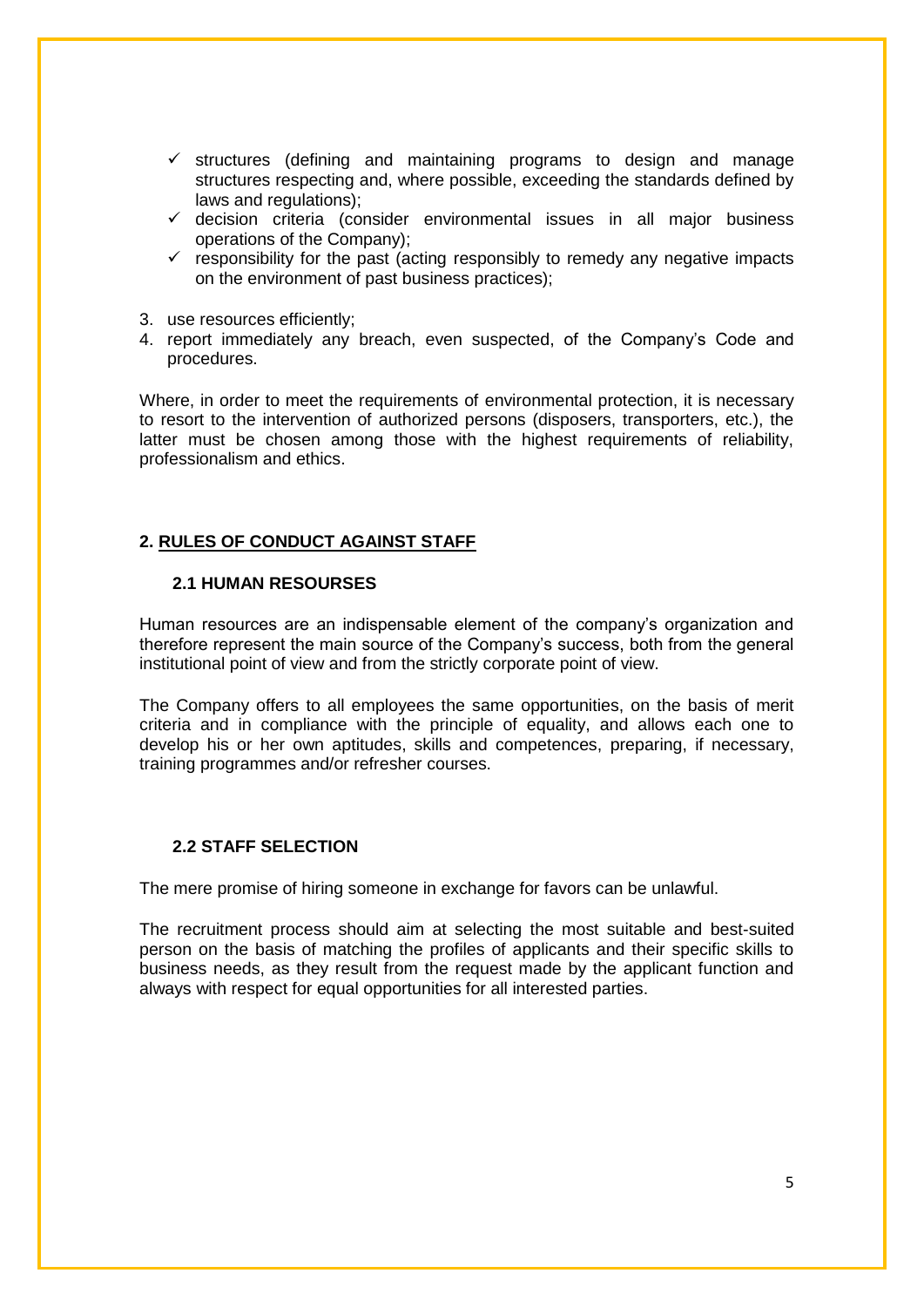The information requested shall be closely linked to the verification of the aspects of the professional and psycho-aptitude profile, respecting the candidate's private sphere and opinions.

## <span id="page-9-0"></span>**2.3 RIGHTS AND OBLIGATIONS OF EMPLOYEES**

The employee of the Company, among others, has the obligation:

- a. To be familiar with and to comply with current legislation, processes, procedures, internal regulations and business guidelines as well as with the principles contained in this Code;
- b. To observe the provisions and instructions given by the Company or its managers;
- c. To fulfil all the obligations necessary for the protection of safety and health in the workplace;
- d. To provide colleagues, managers and/or his own manager with appropriate cooperation, communicating all information and acting in any way that makes it possible to operate with maximum efficiency in the execution of the tasks assigned and in the pursuit of the common objectives;
- e. To avoid abusing or engendering false beliefs in relation to their position, role or powers within the Company and the Company's role, taking immediate action to eliminate any misunderstanding;
- f. Not to perform acts contrary to official duty, or to omit or delay an act of its own motion for the undue achievement or promise of money or any other use to itself or to others;
- g. In order to maintain the confidence of the market and in particular of suppliers towards the Company, to treat all in a fair manner, avoid favors or pressures, real or apparent, in order to obtain particular advantages from certain suppliers;
- h. To keep confidential information relating to the Company's activities, as well as information of a financial and economic nature, in particular by refraining from providing it with IT tools;
- i. Not to use information obtained in the course of the Company's activity for personal purposes or to obtain financial or non-financial benefits;
- j. To promote the knowledge of the Code towards all the subjects with which they have relationships, of formal and informal nature, within the carrying out of his/her own activity;
- k. Don't reveal any information on the suppliers of the Company to third parties and in particular way to other suppliers of the Company;
- l. Not to denigrate, in any case, the Company and/or who has had relationships of any nature and to any title with the same one;
- m. Not to participate to informal meetings with interested subjects to get information on argue remarkable regarding the activity of office, if expressly authorized not by his/her own responsible person;
- n. To avoid to frequent associations, circles or other organisms of any nature, if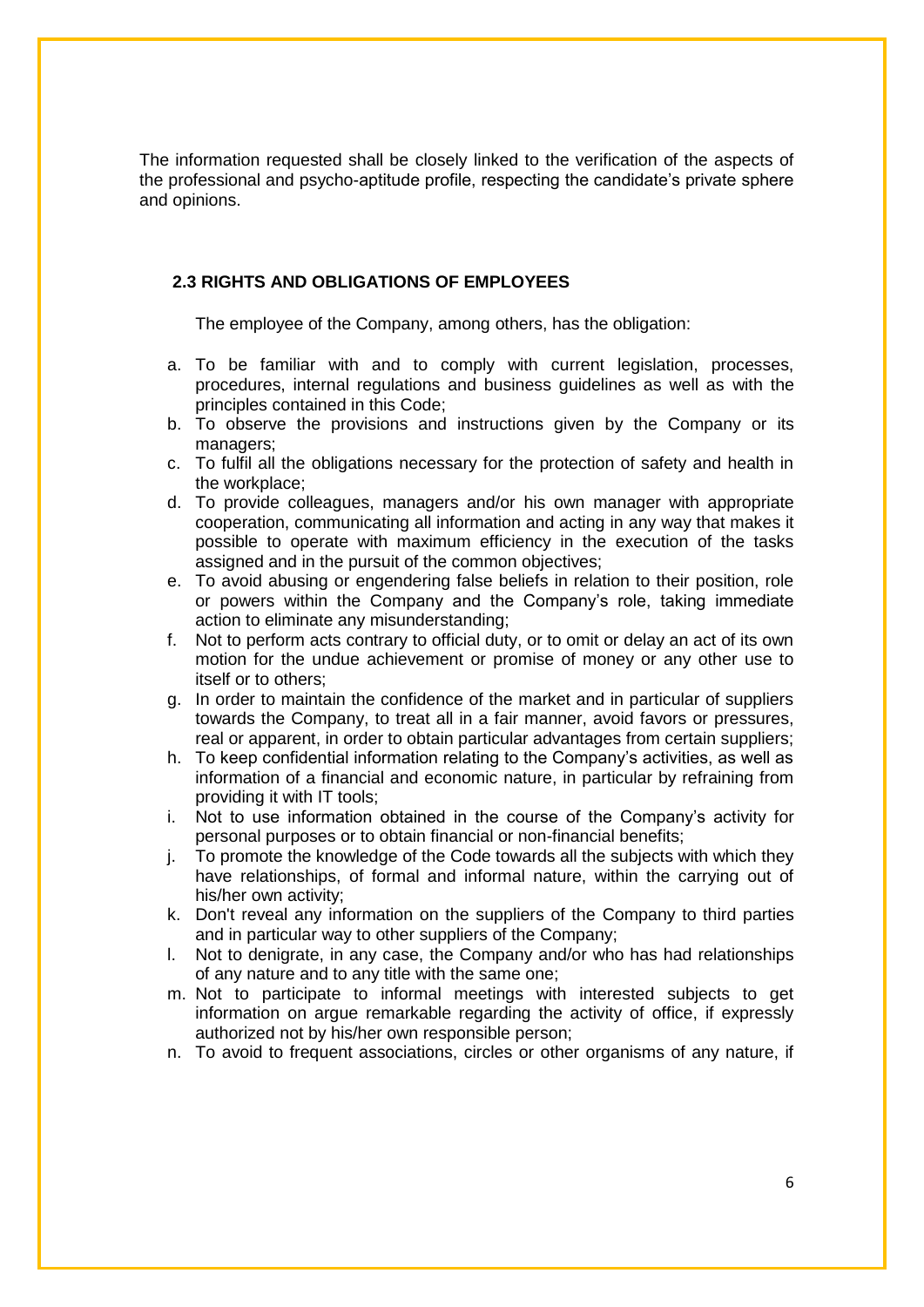can derive obligations of it, ties, such expectations to be interfered with the exercise of his/her own activity;

- o. To bring in truthful and correct way to the Company the information which it is kept, what for example, the relationship summarised of the worked time, the note expenses, the records of the developed activities, etc.;
- p. Not to use for personal purposes, except in special cases of urgency, work equipment, including telephone lines, and to take care of the premises, furniture, vehicles or materials made available to them;
- q. To acquire the essential professional competences for the accomplishment of his/her own activity and to maintain, for all through the relationship of job, a suitable level of knowledge and experience, constantly update his/her own preparation and frequenting the courses of updating or retraining eventually proposed and activated by the Company;
- r. Not to draw profits or advantages, direct or indirect, financial or not, with or without damage for the Company, from the accomplishment of his/her own working activity;
- s. To conduct and use a language and clothing appropriate to the working environment;
- t. To fulfil punctually and in proactive way to the anticipated fulfilments from the Model (for example formation, dispatch of the reports, share to meetings with the OdV, etc.) to avoid behaviours that can compromise the role of the Model, of the OdV and the activity of vigilance of the functions appointed to the control.

#### <span id="page-10-1"></span><span id="page-10-0"></span>**3. RULES OF CONDUCT AGAINST PUBLIC ADMINISTRATION**

#### **3.1 RELATIONS WITH PUBLIC ADMINISTRATION**

The Company's relations with the Public Administration, public officials or persons entrusted with a public service must be guided by the strictest impartiality and correctness, compliance with applicable laws and regulations and may in no way compromise the integrity or reputation of the Company.

The taking of commitments and the management of relations, of whatever nature, with the Public Administration, public officials or persons in charge of a public service, are exclusively reserved for the business functions assigned to them and for authorised persons.

In any case, such persons are obliged to keep diligently all the documentation relating to the relations held with the Public Administration.

In the context of relations with the Public Administration, public officials or persons entrusted with a public service, Recipients are obliged to refrain: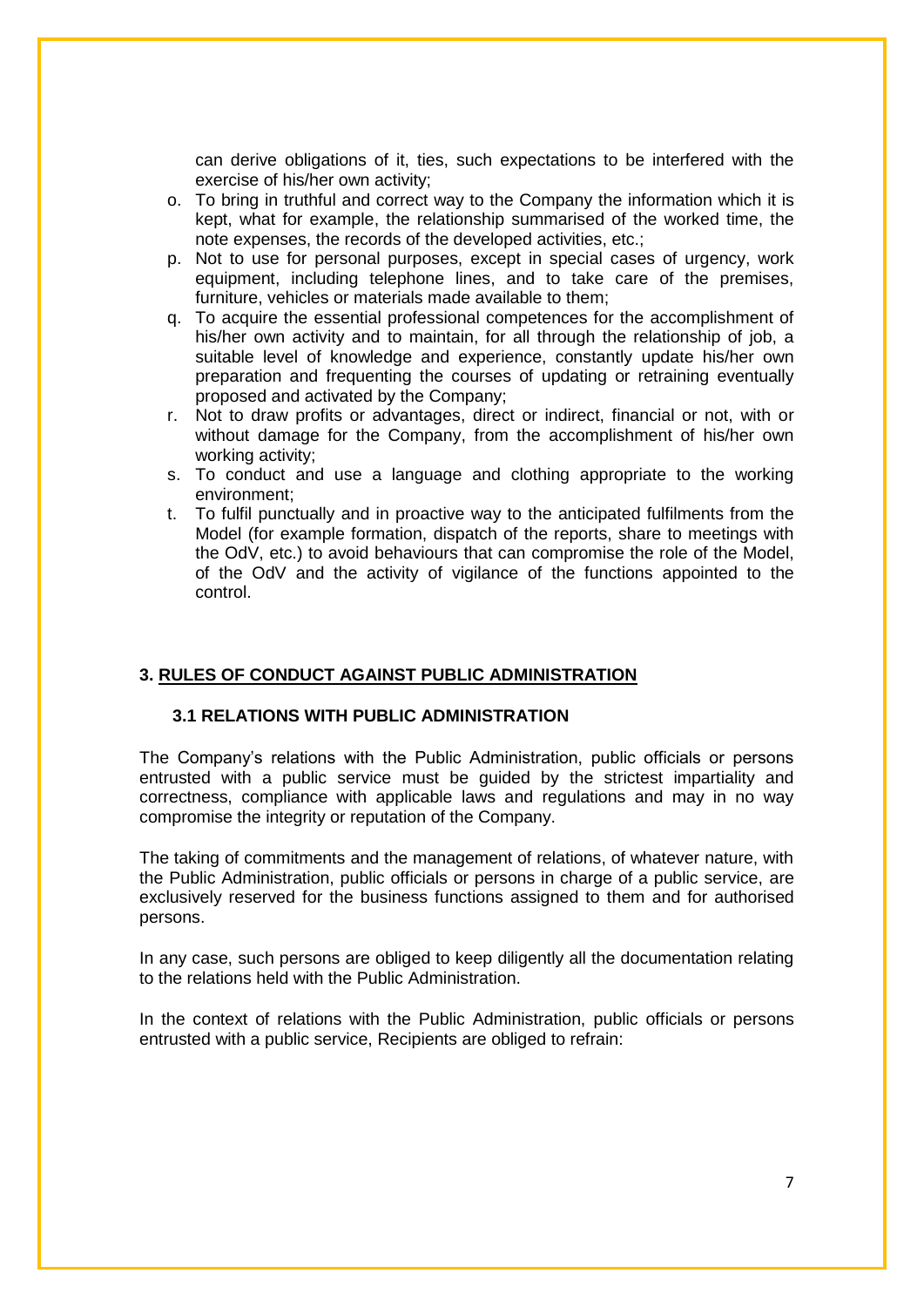- a. from offering, including through an intermediary, money, employment or business opportunities or more generally other benefits, to the civil servant, his family members or persons in any way related to him; except in the case of gifts or other utilities of moderate value and, in any case, of legitimate uses, customs or activities, from which undue or unlawful interest or advantage may result for the company.
- b. from unlawfully seeking or establishing personal relationships of favour, influence, interference likely to affect, directly or indirectly, the outcome of the relationship.

## <span id="page-11-0"></span>**3.2 RELATIONS WITH PUBLIC INSTITUTIONS AND SURVEILLANCE AUTHORITIES**

The Company maintains relations with public institutions according to the principles of integrity, correctness and professionalism.

Recipients are obliged to observe strictly the current legislation in the areas related to their activities and the provisions issued by the competent institutions and/or the Supervisory Authorities.

Recipients shall promptly comply with any request from the competent Supervisory Authorities competent to carry out checks or controls, providing full cooperation and avoiding obstructive behaviour.

#### <span id="page-11-1"></span>**3.3 RELATIONS WITH THE JUDICIAL AUTHORITY**

The Company operates in a lawful and correct way, collaborating with the Judicial Authority and the Organs which has been delegated by them.

<span id="page-11-2"></span>In the context of any outstanding litigation, the activity carried out for the management of the same must be guided by the principles of legality, fairness, transparency and all other ethical principles defined in the Code.

## **3.4 OFFERING MONEY, GIFTS OR OTHER UTILITIES**

Acciaierie Valbruna S.p.A. condemns any behaviour, on its behalf, by the social organs and their components, or by the employees of the Company, as well as by consultants, collaborators and third parties acting on behalf of the Company, consisting in promising or offering, directly or indirectly, money, services or other utilities to Public Officers and/or agents of Public Service; unless they are gifts or other utilities of moderate value and, in any case, fit into the uses, legitimate practices or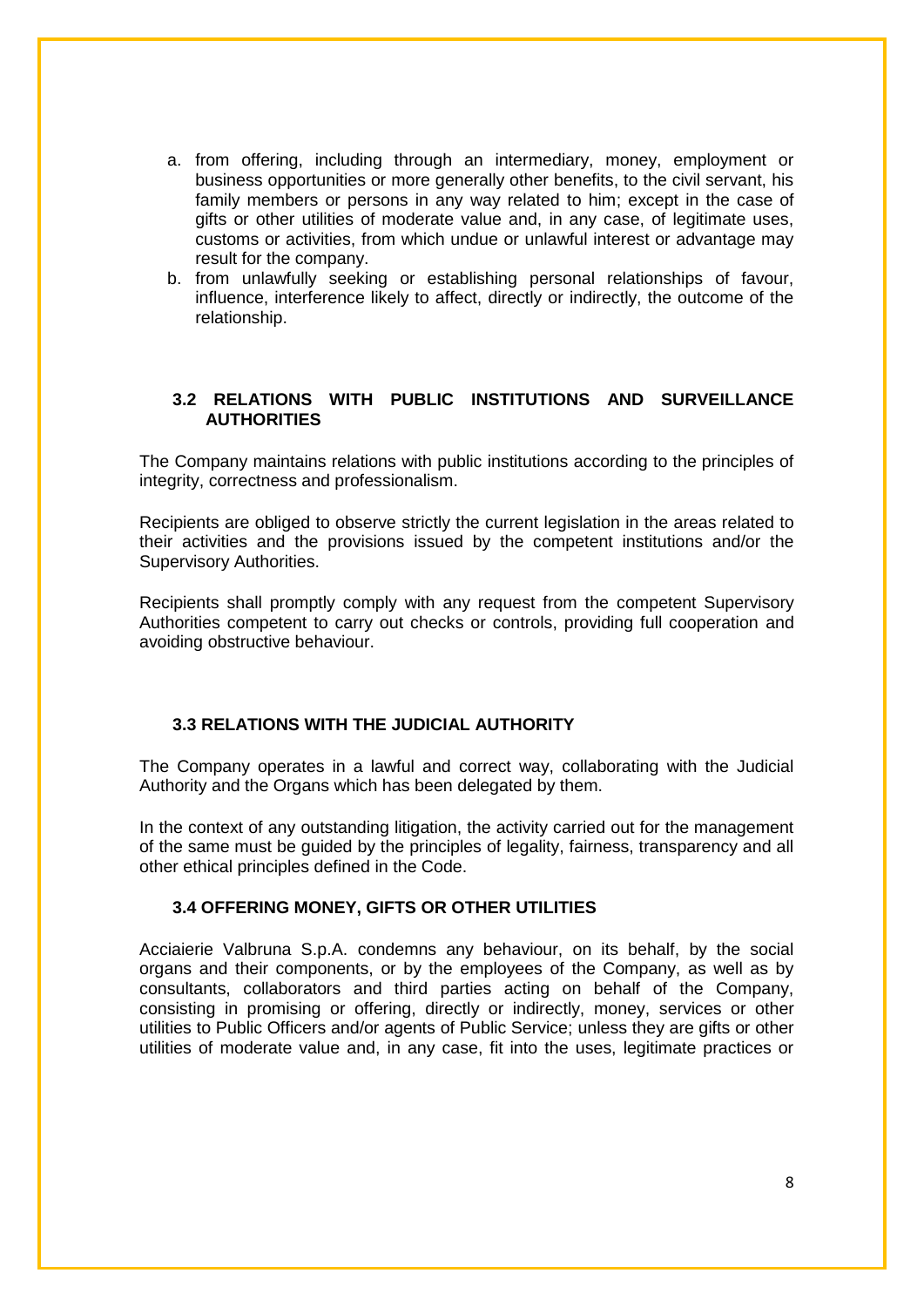activities, from which undue or unlawful interest or advantage may result for the Company.

## <span id="page-12-0"></span>**3.5 TRANSPARENCY OF THE MANAGEMENT OF FUNDING AND CONTRIBUTIONS OF PUBLIC ADMINISTRATION**

The Company condemns any conduct aimed at obtaining, by the State, European or other public bodies, any kind of contribution, financing, concessionary loan or other payment of the same kind, by means of statements and/or altered or falsified documents, or by means of information omitted or more generally, by means of artifices or deceptions, including those made by means of a computerised and/or telematic system, to mislead the paying agency.

It shall be prohibited to use for purposes other than those for which they were granted, subsidies, grants or funds obtained by the State or other public body or by European bodies, even of a modest value and/or amount.

#### <span id="page-12-2"></span><span id="page-12-1"></span>**4. RULES OF CONDUCT IN RELATIONS WITH SUPPLIERS AND CUSTOMERS**

#### **4.1 SELECTION**

In relations with suppliers, all must be inspired by the principles of absolute honesty, lovalty, good faith, balance, fairness, diligence, effectiveness, efficiency, clarity, impartiality, transparency and confidentiality.

In particular, behaviours which may cause prejudice or damage, including indirect damage, to the Company, and which may lead to unjustified favouritism, benefiting one supplier over others, must be avoided.

In the choice of suppliers, the primary objective is to avoid any discrimination and to allow the maximum participation and competition between the potential suppliers. It must therefore be observed, within the framework of what previewed from the enforced norm and the internal dispositions, the established procedures in order to complete the best choice of the suppliers and to operate a correct management of the relationship with the same ones, including at the stage of performance of the contract.

Business relations must be maintained exclusively with reputable customers, companies, partners and suppliers who carry out legitimate business activities and whose proceeds derive from legitimate sources.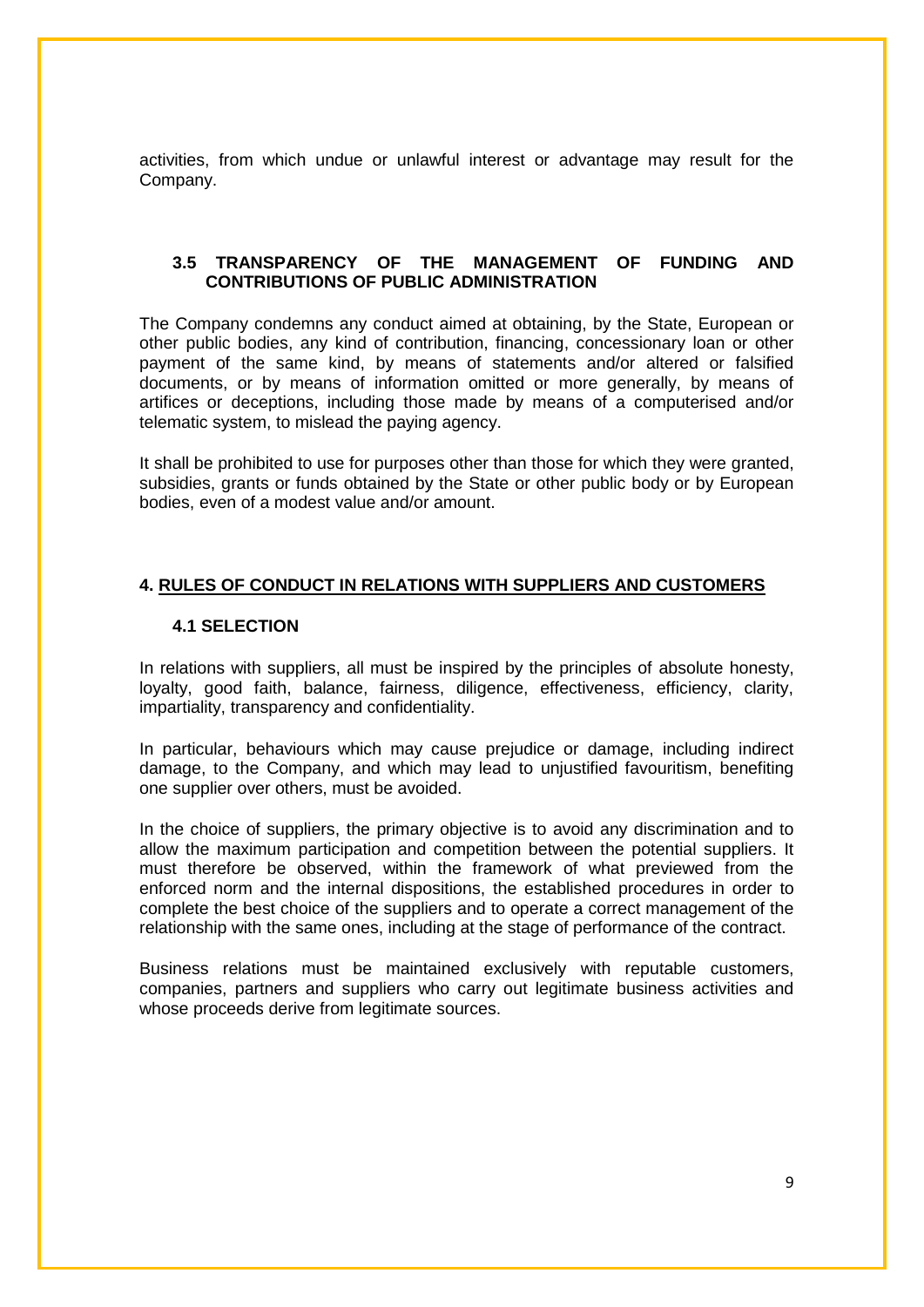## <span id="page-13-0"></span>**4.2 MANAGEMENT OF THE CONTRACTUAL RELATIONSHIP**

In dealings with suppliers, any Recipients shall not:

- accept non-existent performance;
- authorize undue payments.
- order third parties to carry out illegal or unethical activities.

At the same time, Recipients must:

- give third parties the opportunity to engage in fair dealing with the Company;
- consider the presence of any potential conflicts of interest before involving a third party;
- select qualified business partners with a good reputation for quality and honesty;
- <span id="page-13-1"></span> ensure that all agreements with business partners are in line with the Company's business policies.

## **4.3 GRATUITIES, OFFERS AND COMPLIMENTS**

In relationships with customers any tangible goods, such as gifts or money, but also intangible goods or services and discounts for the purchase of such goods or services or any other utility, direct or indirect, is defined as gift.

<span id="page-13-2"></span>As far as client relationships are concerned, gifts and representation expenses must be compatible with current legislation and market practices and have been approved and registered in accordance with internal rules.

## *4.4* **PRINCIPLES OF CONDUCT FOR THE PREVENTION OF CORRUPTION AMONG PRIVATE INDIVIDUALS**

Any direct and/or otherwise intended to give or permit money or other use to directors, general directors, managers and/or liquidators or other apical entities of another company shall be prohibited, for the latter to perform or omit to perform acts, in violation of the obligations inherent in their office or of the obligations of fidelity.

#### <span id="page-13-4"></span><span id="page-13-3"></span>**5. RULES OF CONDUCT IN BUSINESS ACTIVITIES**

## **5.1 OPERATIONS AND TRANSACTIONS**

Every transaction, understood in the widest sense of the term, must be legitimate, authorized, coherent, appropriate, documented, recorded and verifiable in every time.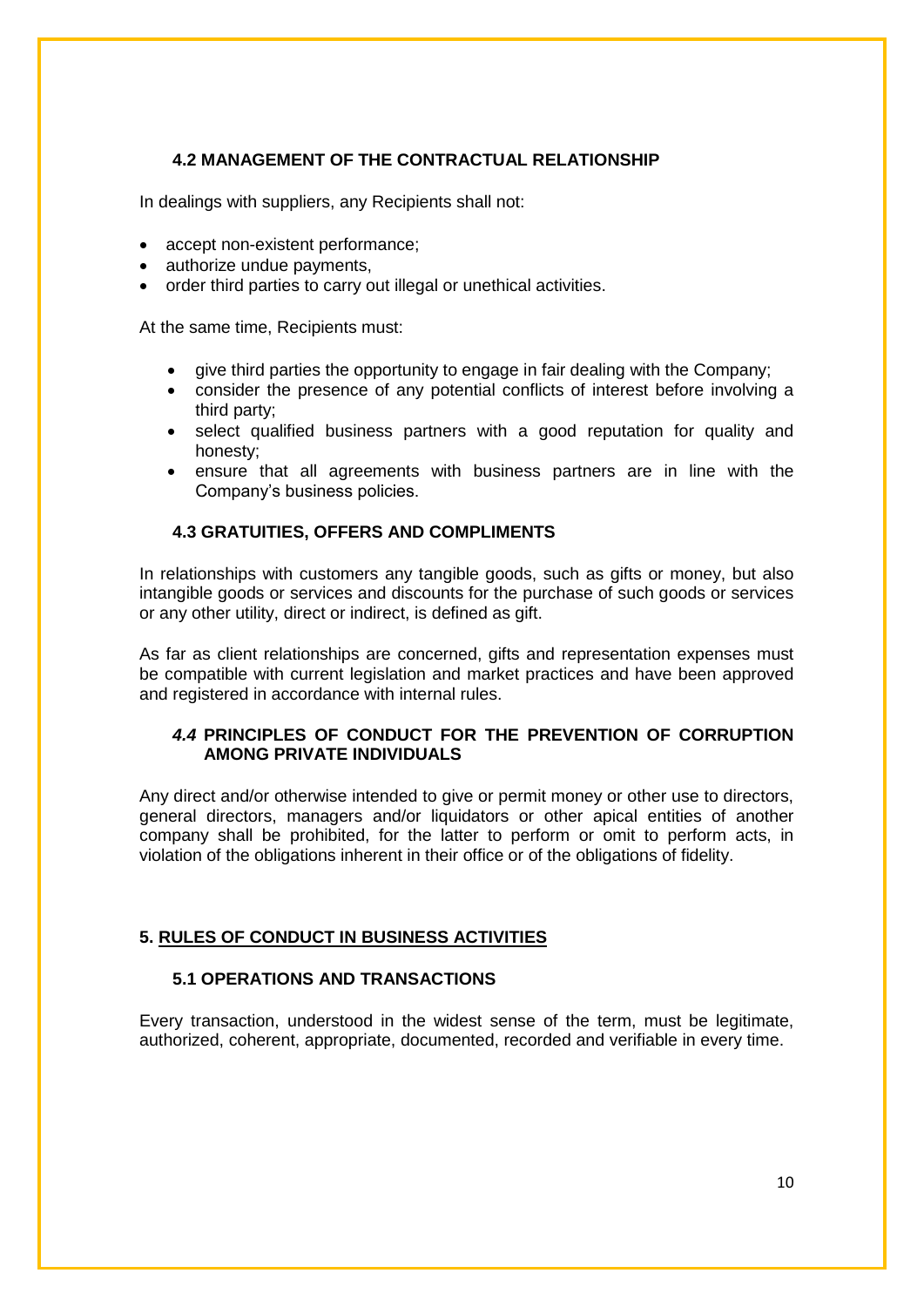The procedures governing the operations must allow the possibility of carrying out checks on the characteristics of the transaction, the reasons for its execution, the authorisations to conduct the transaction, on the execution of the same operation.

Any person who carries out transactions or involves sums of money, goods or other economically exchangeable benefits belonging to the Company, must act under authorization and provide, on request, any valid evidence for its verification at any time.

Each corporate function is responsible for the truthfulness, authenticity and originality of the documentation produced and the information provided in the performance of the activity of its own competence.

Compliance with the principles of fairness, transparency and good faith in relations with all contractual partners must be ensured.

The assignments given to any service companies and/or natural persons who care for the economic/financial interests of the Company must be written down, with an indication of the content and the economic conditions agreed. Exceptions must be duly authorised and justified.

With regard to the commercial/professional reliability of suppliers and partners, all necessary information must be requested and obtained in order to assess the ethical reputation/reliability of the contractual counterparty.

## <span id="page-14-0"></span>**5.2 PURCHASES OF GOODS AND SERVICES AND OUTSOURCING**

Employees and persons who make any purchase of goods and/or services, including the entrustment of external advice, on behalf of the Company, must act in accordance with the principles of transparency, fairness, economy, quality, encumbrance and lawfulness. They must operate with the diligence of the good father of the family and in compliance with the specific procedures and/or internal regulations of the Company.

In addition, these persons shall undertake:

- $\checkmark$  To select the consultants on the basis of the procedures in force, in compliance with the criteria of seriousness and competence of the trader and conferring to the same assignments by contract/letter of formal assignment;
- $\checkmark$  To define as much as possible the exact content of the performance and any project outputs in order to allow the verification of the performance, also a posteriori;
- $\checkmark$  Duly to file all documentation, in particular the final version of documents, including correspondence;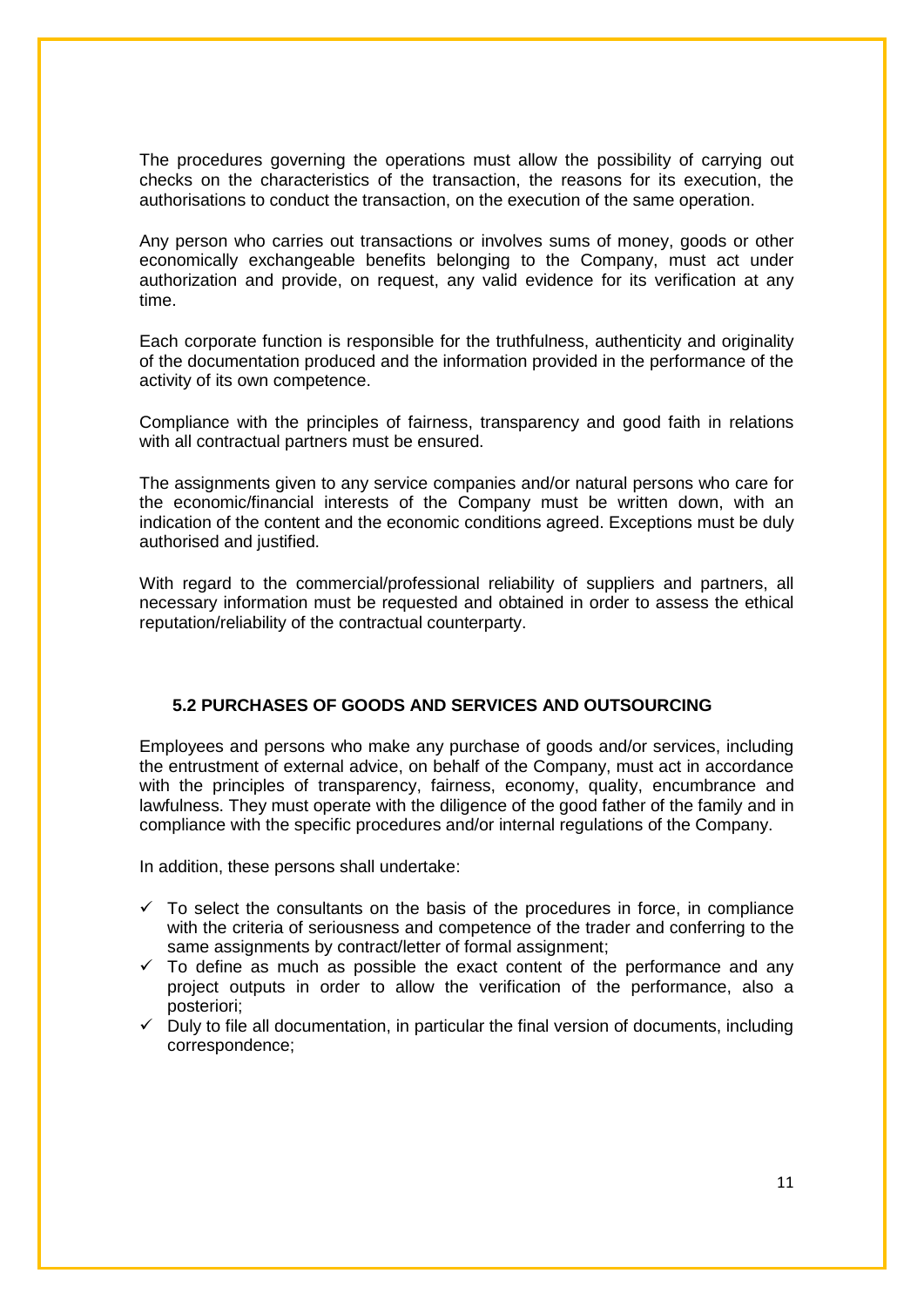- $\checkmark$  Not to pay or offer, directly or indirectly, payments and material benefits of any entity to influence or offset an act of their office;
- $\checkmark$  Not to implement illegal practices and behaviour, collusion, illegal payments, attempts at corruption and favouritism;
- $\checkmark$  Not to recognise fees that are not justified by the type of assignment or local practice.

## <span id="page-15-0"></span>**5.3 MANAGEMENT OF COMPUTER SYSTEMS**

The Company condemns any behaviour consisting in the alteration of the functioning of a computer or telematic system or in the access without right to data, information or programs contained therein, in order to obtain an unjust profit for the Company to the detriment of the State.

It is also prohibited to:

- $\checkmark$  install, download and/or use computer programs and tools that allow you to alter, counterfeit, falsely attest, suppress, destroy and/or conceal public or private computer documents;
- $\checkmark$  install, download and/or use computer programs and tools that allow the abusive introduction within computer or telematic systems protected by security measures or that allow the stay (without authorization) within them, in violation of the measures taken to guard them by the holder of the data or programmes which it is intended to preserve or keep confidential;
- $\checkmark$  find, disseminate, share and/or communicate passwords, access keys, or other appropriate means to allow the conduct referred to in the preceding two points;
- $\checkmark$  use, find, disseminate, share and/or communicate on the use of equipment, devices or computer programs designed to damage or interrupt a computer or telematic system;
- $\checkmark$  use, find, disseminate, install, download, share and/or communicate the use of equipment, devices or computer programs intended to intercept, prevent or unlawfully interrupt computer or telematic communications, even if they occur between several systems;
- $\checkmark$  destroy, deteriorate, delete, render totally or partially inoperable, alter or suppress data or computer programs of others or represent a serious obstacle to their operation;
- $\checkmark$  use, install, download and/or communicate techniques, computer programs or tools that allow you to change the field of the server or any other information related to it or allow you to hide the identity of the sender or to change the settings of the computer tools provided by the Company;
- $\checkmark$  use file sharing software.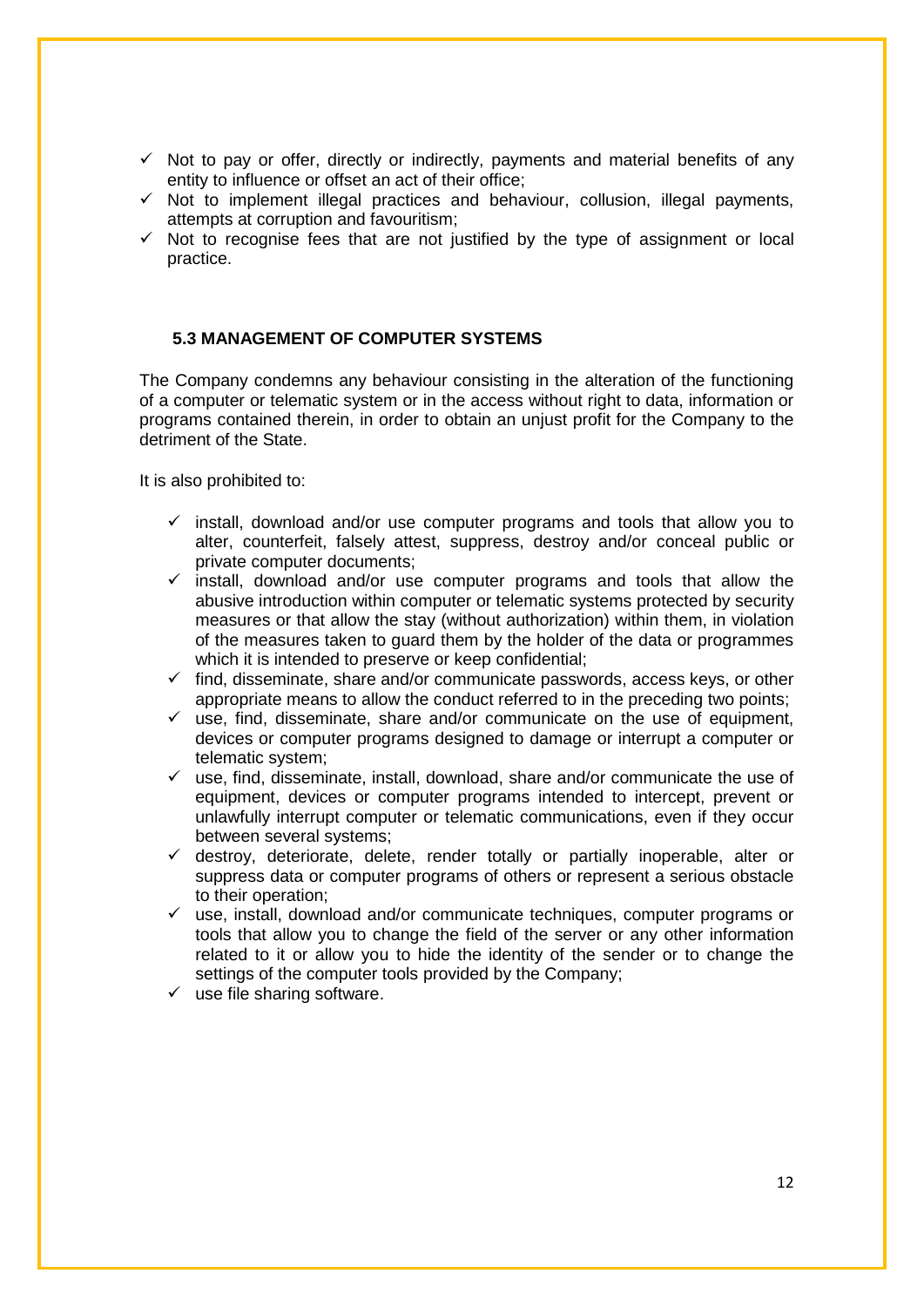#### <span id="page-16-0"></span>**5.4 USE OF BANKNOTES, PUBLIC CREDIT CARDS, STAMP VALUES**

The Company is careful to the need to ensure fairness and transparency in the conduct of business and requires, that the Recipients comply with the current legislation on the use and circulation of coins, public credit cards and stamp values, and therefore severely penalises any conduct aimed at the illicit use and circulation of credit cards, stamp values, counterfeit coins and banknotes.

Any person related to the Company who receives banknotes or coins or credit cards as payment shall be required to verify their compliance and legal requirements; and if false, to inform its hierarchical superior or the Supervisory Body, so that it can make appropriate complaints.

#### <span id="page-16-1"></span>**5.5 INSTRUMENTS AND SIGNS OF RECOGNITION AND PROTECTION OF COPYRIGHT**

The Company safeguards intellectual property rights, including copyrights, patents, trademarks and signs of recognition, following the policies and procedures provided for their protection and also respecting the intellectual property of others, in every activity of the Company also with regard to the management of corporate marketing.

The Company prohibits any conduct that results in the loss, theft, unauthorized disclosure or misuse of one's own or others' intellectual property or confidential information. To this end, the Company undertakes to activate all methods of prior and subsequent control necessary for the purpose, ensuring compliance with the law on copyright, as well as on the protection of signs of recognition, such as trademarks and patents. The Company also denounces the extraction, reproduction of data, public presentation of data collected from databases, as well as the use of such data for different purposes for which they were established and, however, contrary to the provisions of copyright law.

The Company condemns any conduct committed for unlawfully obtaining business secrets, lists of suppliers and other information relating to the economic activity of third parties.

The unauthorized reproduction of software, documentation or other material protected by copyright is not allowed and at the same time, the Recipients of this Code undertake to respect the restrictions specified in the licensing agreements relating to the production/distribution of third party products, or those with their own software suppliers.

It shall also prohibited using or reproducing software or documentation outside the scope of any of these license agreements.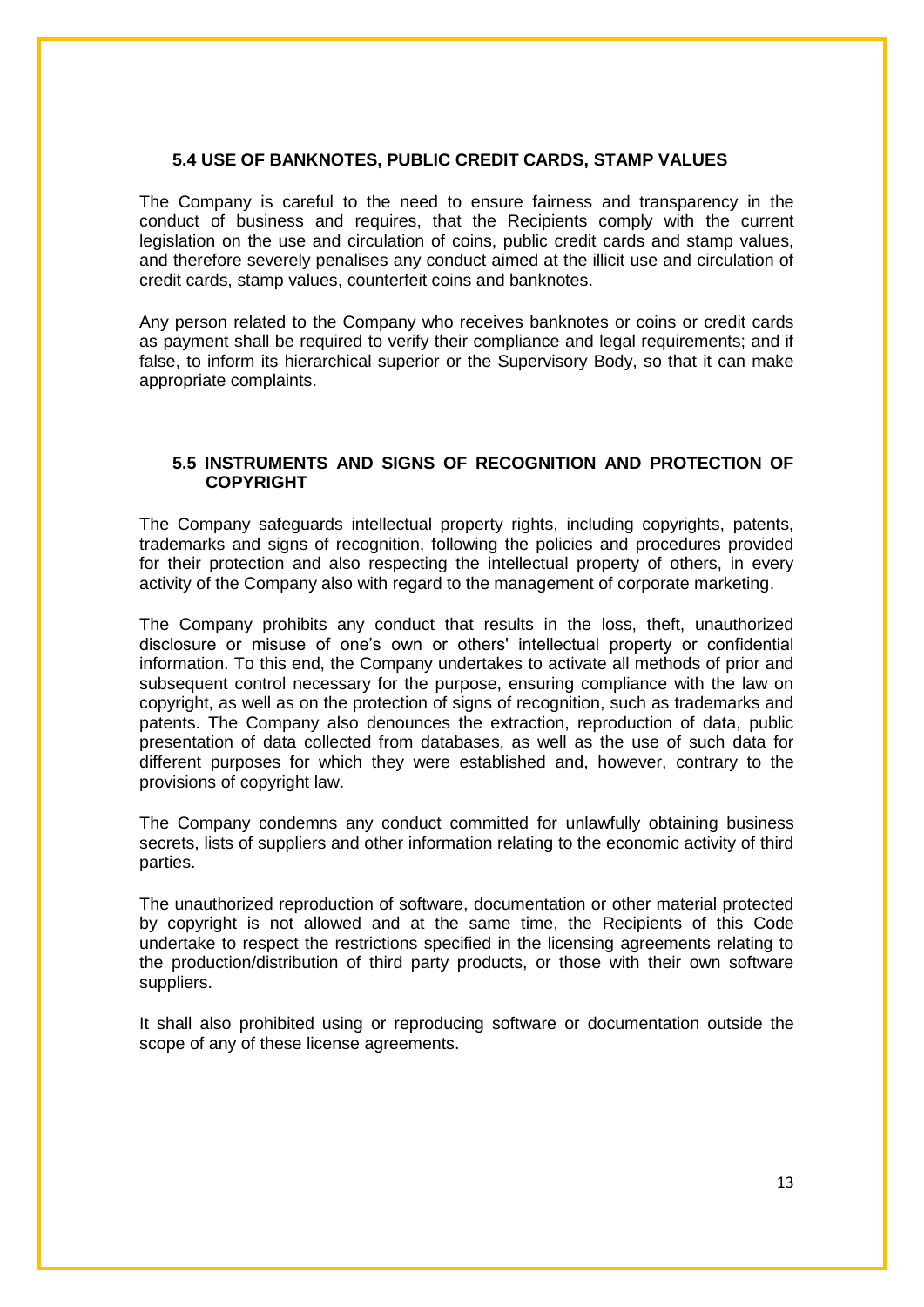## <span id="page-17-0"></span>**5.6 TERRORISM AND SUBVERSION OF THE DEMOCRATIC ORDER**

The Company requires the respect of all laws and regulations that prohibit the carrying out of terrorist activities as well as subversion of the democratic order; therefore, it also prohibits the mere membership of associations with such purposes.

The Company prohibits the use of its own resources for the financing and completion of any activity intended to achieve terrorist objectives or subversion of the democratic order, and undertakes the appropriate control and supervisory measures in order to prevent any possible conduct, which is intended for the commission of such crimes.

In addition, it is expressly forbidden for any employee, anywhere operating or located, to become involved in any practice or other action suitable to integrate terrorist or subversion conduct.

## <span id="page-17-1"></span>**5.7 GUARDIANSHIP OF THE INDIVIDUAL PERSONALITY**

The Company condemns any possible conduct aimed at committing crimes against the individual, such as reducing or maintaining slavery or servitude, child prostitution, child pornography, possession of pornographic material, tourism initiatives aimed at the exploitation of child prostitution and undertakes to take any supervisory measures, which are deemed most appropriate in order to prevent the commission of such crimes.

### <span id="page-17-2"></span>**5.8 ACTIVITIES FOR THE PURPOSE OF RECEIVING, LAUNDERING, USING MONEY, GOODS OR UTILITIES OF ILLICIT ORIGIN AND SELF-LAUNDERING**

Receiving is the crime of the person who purchases, knowingly or covertly, holds or hides for profit any goods or money of illicit origin (for example, goods deriving from the crime of theft).

Money laundering is a series of operations aimed at giving a legitimate appearance to capital whose origin is actually illegal, thus making it more difficult to identify and subsequently recover.

The Company carries out its activities in full compliance with the current regulations against money laundering and the provisions issued by the competent authorities.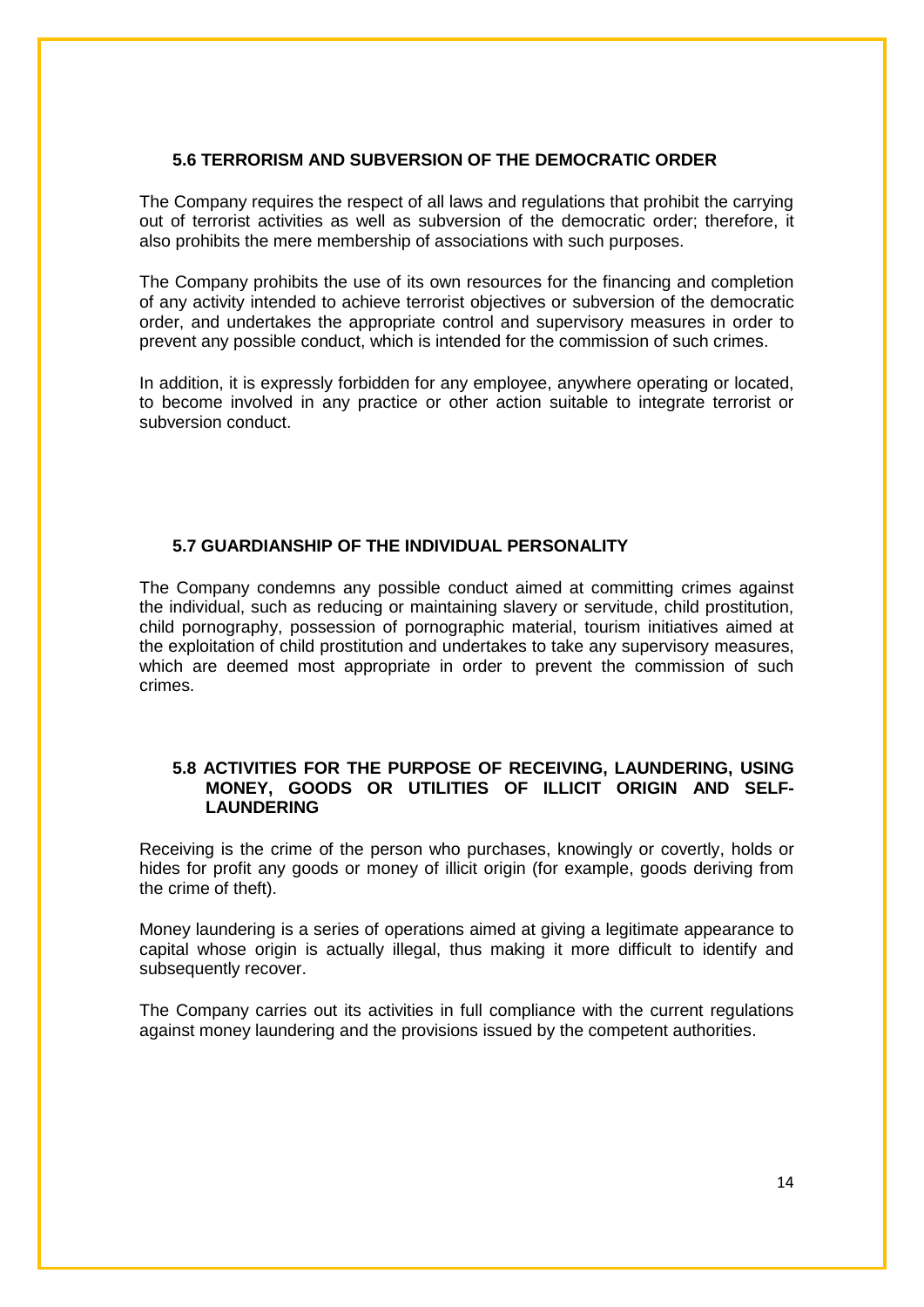In accordance with applicable law, the Company undertakes to avoid carrying out suspicious transactions in terms of fairness and transparency and to verify in advance the available information concerning clients, suppliers, external collaborators and agents, in order to verify the respectability and legitimacy of their activity.

All recipients shall undertake to work in such a way as to avoid implications in operations, which may also be likely to facilitate money laundering from illicit or criminal activities.

Each consignee carrying out, on behalf of the Company, transactions and/or transactions involving sums of money, goods or other economically assessable utility must act under authorization; provide on request any valid evidence for its verification at any time.

A compulsory measure is the monitoring of the cash flow from and/or third party companies in relation to the Group and aimed at the investments necessary to carry out the business and/or on capital increases by shareholders, in order to ensure proper identification of the source of supply.

Cash receipts and payments must be made through bank regulations and/or bank cheques issued with the non-transferability clause.

There is an obligation of all recipients:

- I. Not to accept money where there is even the doubt of its illegal/uncertain origin;
- II. Not to accept goods and/or services and/or other utilities for which there is no adequately authorised order/contract;
- III. Not to make or accept cash payments exceeding the legal limits (Payments made in more than one solution of a smaller amount but covering the same supply and resulting in total exceeding the legal limits are also relevant for this purpose).

The personnel working on behalf of the Company is finally required:

- a) To verify, as far as possible in advance, available information on users, counterparties, partners, suppliers, and consultants, in order to assess the reputation and legitimacy of the activity before establishing with them any relationship involving the obtaining of goods or money;
- b) To work in such a way as to avoid the establishment of any relationship, if there is even doubt, aimed at facilitating the laundering of money from illicit or criminal activities, acting in full compliance with primary and secondary anti-money laundering legislation and internal control procedures designed for this purpose.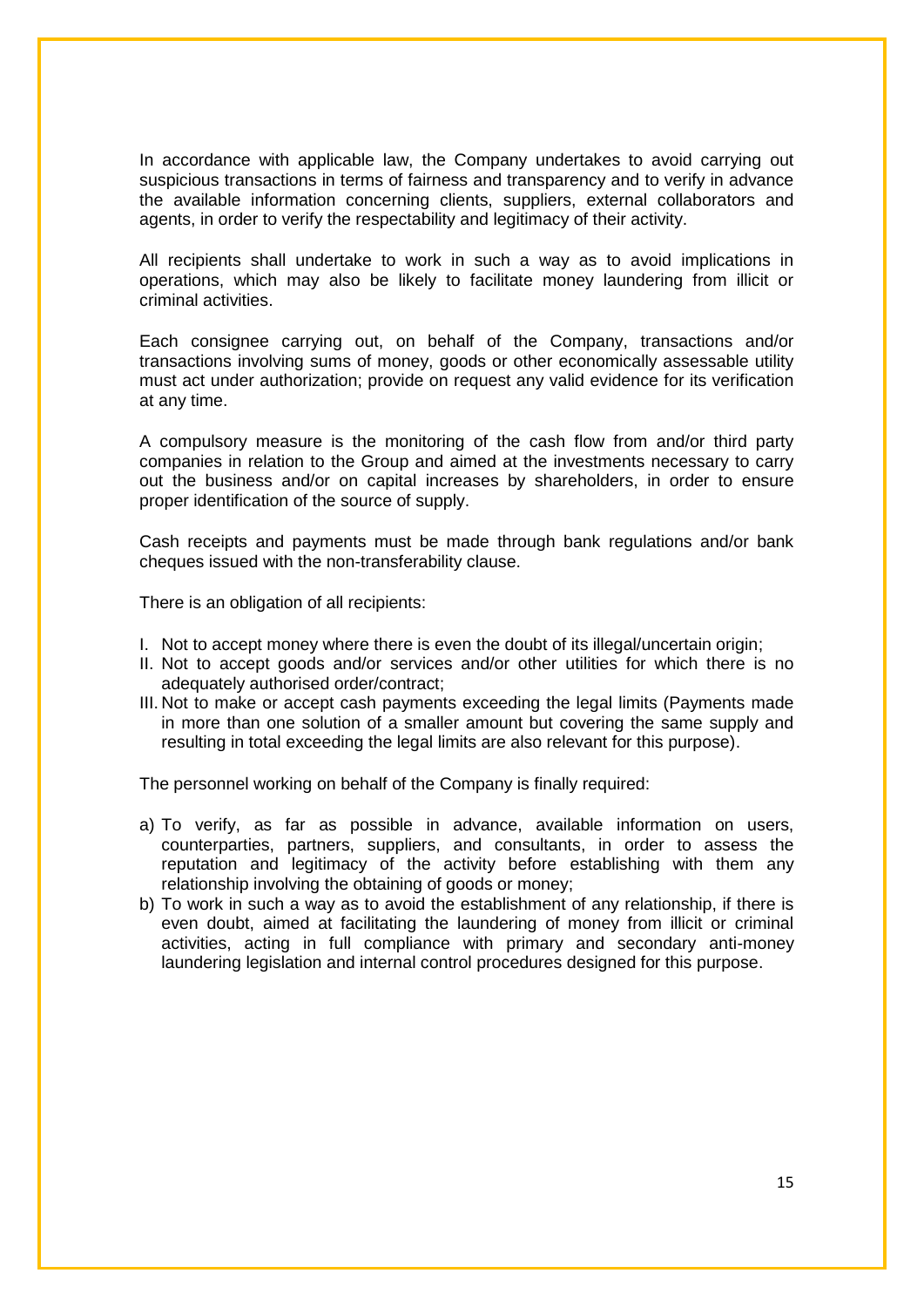#### <span id="page-19-0"></span>**5.9 TRANSNATIONAL ACTIVITIES AND PROTECTION AGAINST ORGANIZED CRIME.**

The Company condemns any conduct on the part of individuals who play an apical or subordinate role, both on national territory and on a transnational level, which can also only indirectly facilitate the implementation of criminal acts such as the criminal association, the Mafia-type association and obstruction of justice.

The Company undertakes to activate all methods of prior and subsequent control necessary for the purpose (verifiability, traceability, monitoring, segregation of duties, in order not to maintain relations with persons belonging to such associations.

The Company also undertakes to control any form of internal association in order to prevent the occurrence of internal associative phenomena aimed at engaging in unlawful behaviour and use the means for such purposes, resources and assets.

Finally, the Company promotes the development and legality within the territorial areas in which it operates; therefore it promotes participation in any Memorandum of Understanding (or similar pacts) defined between public entities, companies, trade associations and trade unions to prevent criminal infiltration.

Business relations must be maintained exclusively with clients, collaborators, partners and suppliers of a wide reputation, who carry out legitimate business activities and whose proceeds derive from legitimate sources. To this end, there are rules and procedures that ensure the correct identification of customers and the appropriate selection and evaluation of suppliers or partners with whom to collaborate.

All the necessary control tools are adopted so that decision-makers act and deliberate through codified rules and keep track of their work (meeting minutes, reporting mechanisms).

#### <span id="page-19-1"></span>**5.10 GUARDIANSHIP OF THE COMPETITION**

The Company and all Recipients undertake to comply with antitrust regulations (which prohibit conduct aimed at restricting competition) and to avoid any improper action against their commercial counterparts (sabotage, falsification of technical, commercial and accounting documents and, in general, any pattern of fraud).

The Company undertakes not to undertake in any case aggressive or deceptive commercial policies, aimed at influencing the consumer in purchasing his product through any form of physical and psychological intimidation-or by false communication on the product likely to mislead the customer.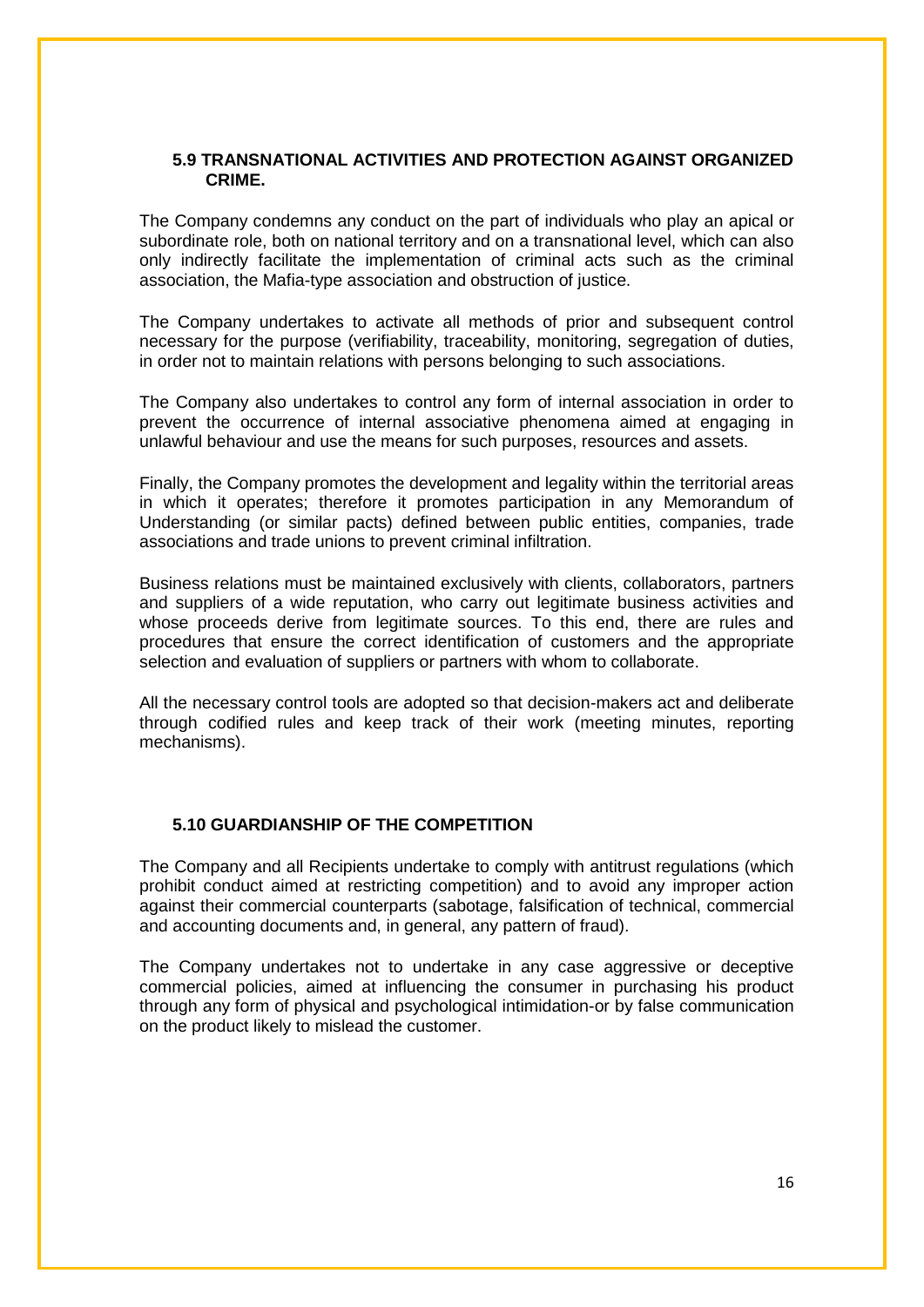The Company recognises and promotes the value of free competition in a market economy as a decisive factor for growth, and therefore undertakes to act in accordance with Community and national principles and laws designed to protect competition. The Company aims to protect the value of fair competition by refraining from collusive and predatory behaviour.

It is forbidden to enter into agreements with competitors on prices and on the way in which services may be provided which may be detrimental to free competition.

The Company inspires its conduct towards competitors to the principles of loyalty and fairness and, consequently, it stigmatizes and disapproves any conduct, which may constitute an impediment or disorder to the exercise or to the commerce or which may be connected to the commission of one of the crimes against industry and commerce.

The Company undertakes not to engage in any unlawful or otherwise unfair conduct with the aim to obtain business secrets, supplier lists or information relating to infrastructure or other aspects of the economic activity of third parties.

Moreover, Acciaierie Valbruna S.p.A, does not employ employees from competing companies for the only purpose to obtain confidential information, nor cause the staff or the clients of competing companies to disclose information which they cannot disclose.

#### <span id="page-20-1"></span><span id="page-20-0"></span>**6. PRINCIPLES RELATING TO CORPORATE MISCONDUCT**

### **6.1 MANAGEMENT OF DATA AND INFORMATION ABOUT THE COMPANY'S ACCOUNTING, FINANCE AND PROPERTY**

The Company condemns any conduct by any person committed to change the correctness and veracity of the data and information contained in the financial statements, reports or other social communications required by law, for members and the public.

All those involved in the preparation of these acts are required to verify, with due diligence, the correctness of the data and information that will then be transposed for the drafting of the above-mentioned acts.

All items on the balance sheet, the determination and quantification, which require discretionary assessments of the tasks assigned to them, shall be supported by legitimate choices and appropriate documentation.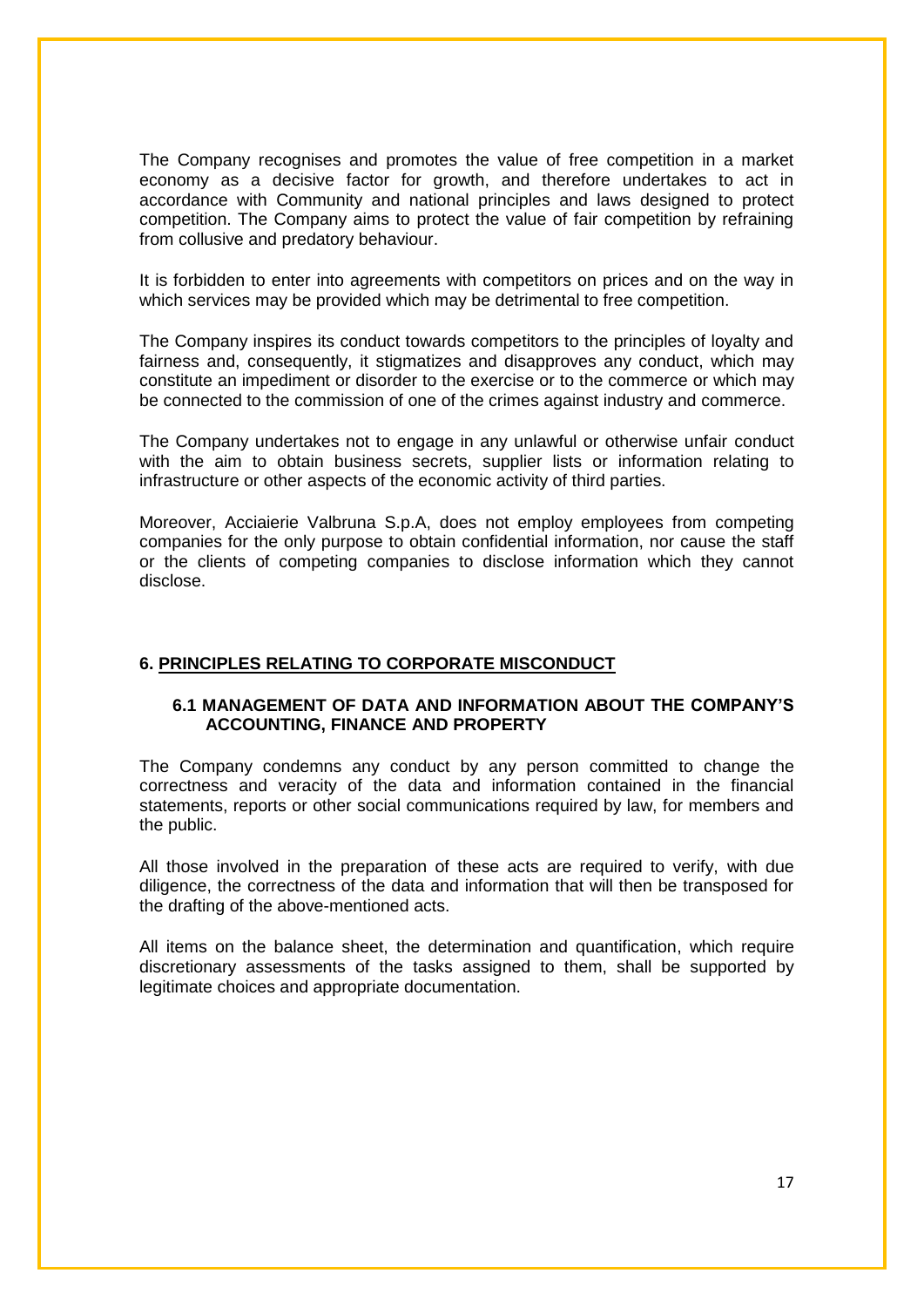## <span id="page-21-0"></span>**6.2 RELATIONS WITH THE CONTROLLING BODIES OF THE COMPANY**

The Company requires all personnel to observe a correct and transparent conduct in the performance of their duties, especially in relation to any request made by the members of the Board or of the Statutory Auditors and other bodies in the exercise of their respective supervisory functions.

## <span id="page-21-1"></span>**6.3 PROTECTION OF THE COMPANY'S ASSETS**

<span id="page-21-2"></span>It shall be forbidden to engage in any behaviour, which would cause damage to the integrity of the social heritage.

## **6.4 PROTECTION OF THE COMPANY'S CREDITORS**

<span id="page-21-3"></span>Any conduct, which leads to a reduction in share capital or a merger with another company or division with the aim of causing damage to creditors, shall be forbidden.

## **6.5 CONFLICT OF INTERESTS OF DIRECTORS**

Each director is obligated to disclose to the other directors and to the Board of Statutory Auditors any interest, whether on his own account or of a third party, in a particular transaction of the company on which he must decide. Such communication must be precise and on time and specify the nature, terms, origin and extent of the interest itself; It will then be up to the Board of Directors or the Board of Statutory Auditors to assess its conflict with the interests of the Company.

### <span id="page-21-4"></span>**6.6 INFLUENCE ON THE MEETING OF THE PARTNERS**

It is forbidden to perform any act, simulated or fraudulent, directed to influence unlawfully the will of the members of the shareholders' meeting to obtain the irregular formation of a majority and/or a deliberation different from that which otherwise would have been assumed.

## <span id="page-21-5"></span>**6.7 DIFFUSION OF FALSE NEWS**

It isforbidden to disseminate false news both inside and outside the Company, concerning the companies themselves, their employees, consultants, collaborators and third parties that operate for it.

## <span id="page-21-6"></span>**7. PRIVACY AND PROTECTION OF PRIVACY**

All information and documents learned in carrying out activities in favour of the Company are confidential.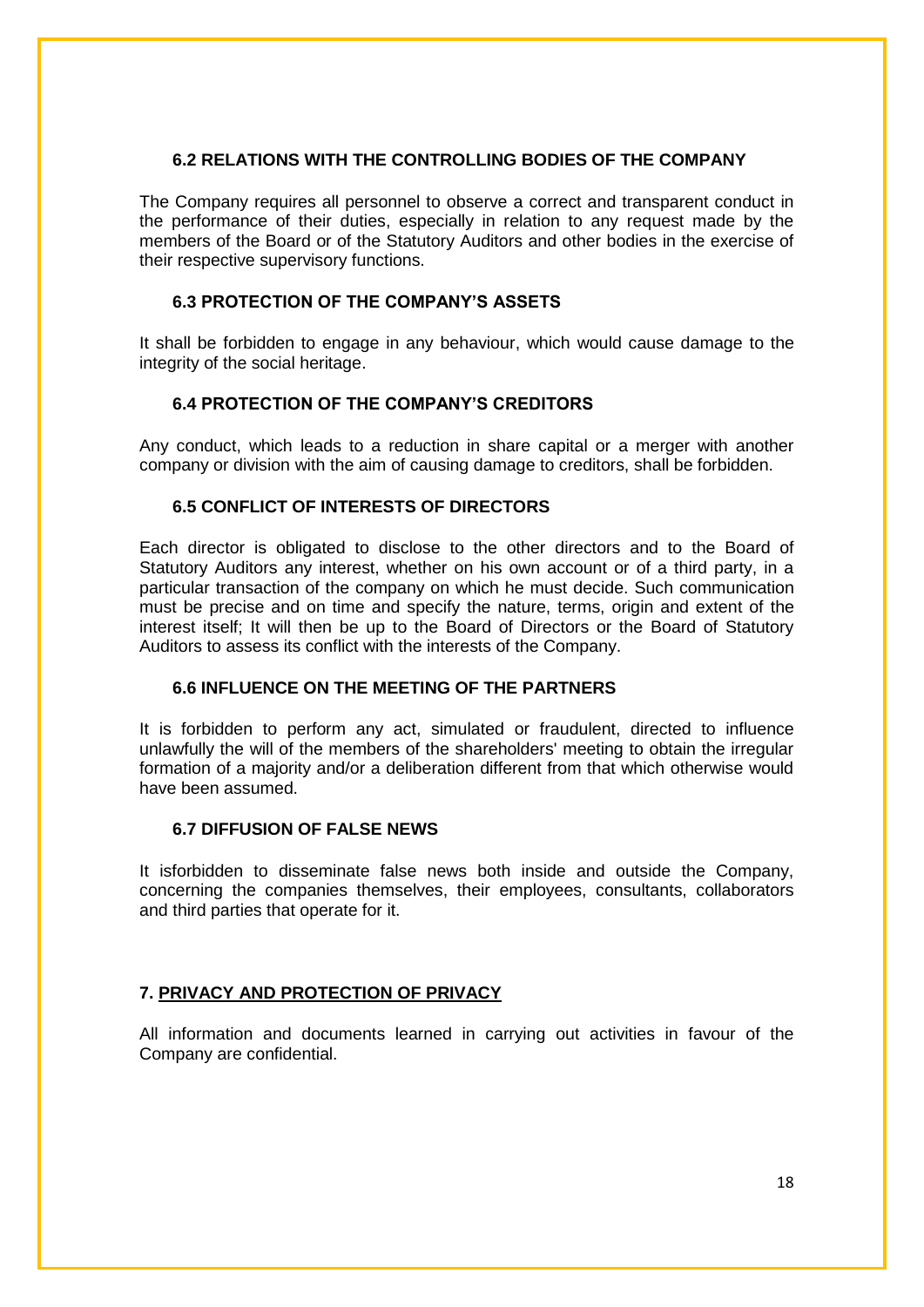All employees are required to keep strictest confidence about information relating to the Company and/or its employees, of which they are aware.

The Company, in carrying out its activities, collects, manages and processes the personal data of employees, collaborators, customers, suppliers, consultants and any third parties in compliance with current legislation.

The Company, therefore, undertakes to ensure that the processing of personal data in the same will comply with current data protection provisions, ensuring the protection of the rights and freedoms of data subjects from the design of the processing and its means. In this regard, in fact, the Company has chosen to equip itself with a system of management and control of the risks, which derive from the treatment of personal data, and which provide, by the way, internal procedures and regulations to prevent processing in breach of existing legislation. It includes through the adoption of appropriate organisational and technical measures to limit risks and ensure a high level of security, including confidentiality, of the processed personal data.

#### <span id="page-22-0"></span>**8. THE ORGANISM OF VIGILANCE**

The Supervisory Body is responsible for monitoring and updating the Model of Organization, Management and Control and this Code of Ethics.

The Supervisory Body in the exercise of its functions shall have access to data and business information relevant to the performance of its activities, within the limits and with the precautions provided by current legislation on the processing of personal data.

Social Bodies and their members, employees, consultants, collaborators and third parties acting on behalf of the Company, are required to cooperate fully in facilitating the performance of the functions of the Supervisory Body.

#### <span id="page-22-1"></span>**9 PENALTIES**

Non-compliance with the principles contained in this Code may result in the application of the penalties contained in the Company's Disciplinary System within the limits and according to the specific modalities provided therein. The gravity of the infringement will be assessed according to the following circumstances:

- a) Actual timing and implementation of the infringement;
- b) Presence and intensity of the intentional element;
- c) The extent of the damage or danger because of the infringement for the Company and for all employees and stakeholders of the Company;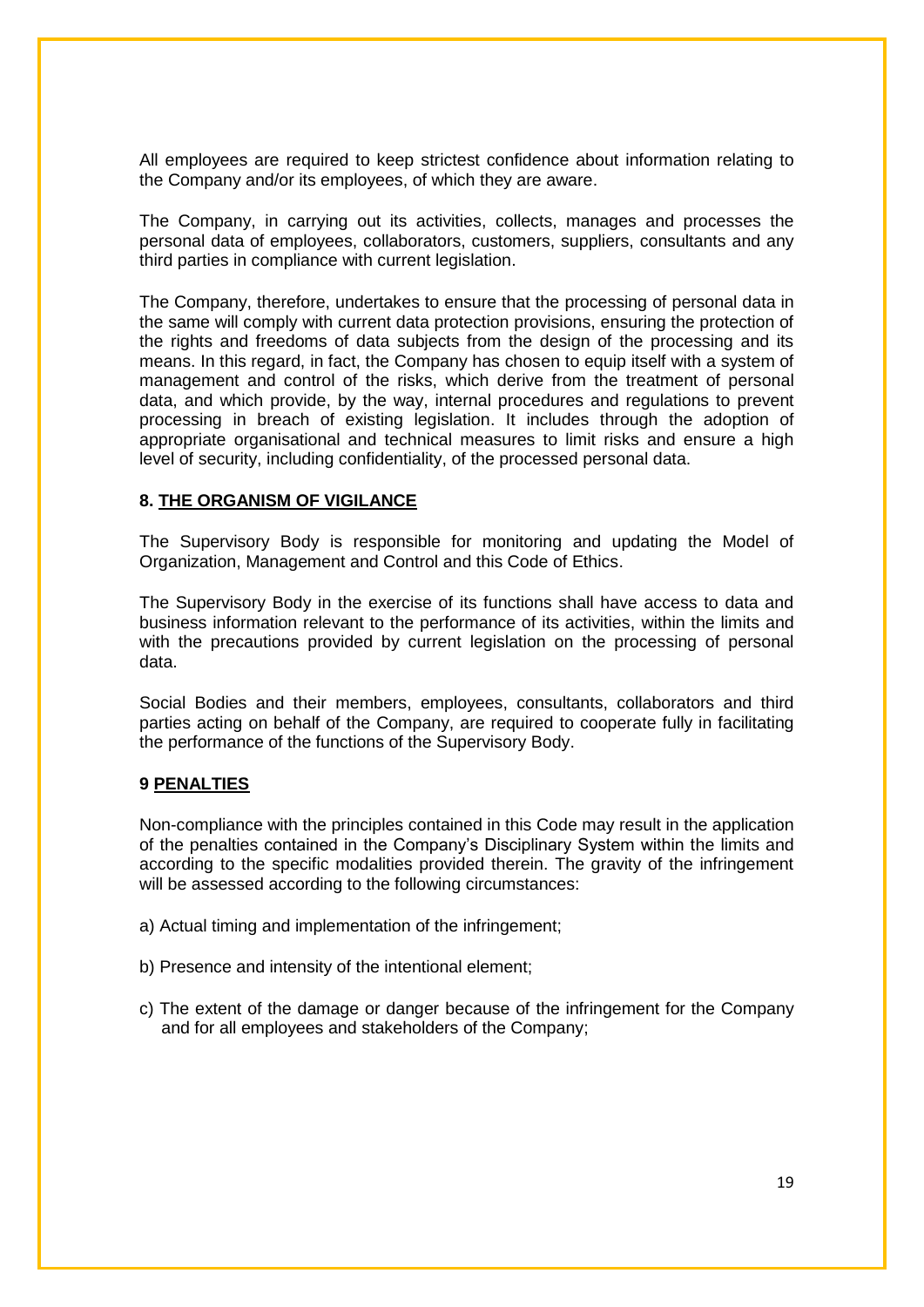- d) The predictability of the consequences;
- e) The circumstances in which the infringement took place.

Recidivism constitutes an aggravating circumstance and the application of a more serious penalty is important.

<span id="page-23-0"></span>The Disciplinary System is an integral part of the Organization, Management and Control Model adopted by the Company.

#### **10 INSIDE REPORTING AND WHISTLEBLOWING**

The Company shall promote the prevention and verification of any unlawful conduct or otherwise contrary to this Code. Each person must take an active part in the promotion of the values of this Code.

Therefore, in this perspective, in case of news about possible violations of this Code and/or the operating procedures that compose the Model or other events likely to alter its value and effectiveness, each person must contact his or her responsible person. He/she will report to the competent Director or, if this is not possible for reasons of opportunity, directly to the Managing Director for the area of competence. In any case, the violation must be reported promptly also to the Supervisory Body, as required by the current procedure in the matter of information flows to the Supervisory Body.

The Company undertakes to safeguard the anonymity of the complainant who, in good faith, has notified to the Supervisory Body an unlawful conduct or otherwise contrary to this Code, which he became aware because of his relationship with the Company. Without prejudice to legal obligations and liability in respect of slander and defamation, the Company undertakes to ensure that the complainant is not subject to any retaliation, pressure or intimidation, anxieties, dismissals and any other action against his rights.

Periodically the Managing Director for the area of competence reports, also with regard to the above activities, to the Board of Directors, the Board of Statutory Auditors and the Supervisory Body.

## <span id="page-23-1"></span>**11 KNOWLEDGE**

This Code is brought to the attention of the Social Bodies and their members, employees, consultants, collaborators and any other third party who may act on behalf of the Company. All these subjects are obliged to learn its contents and to respect its precepts.

Any application doubts related to this Code must be promptly submitted and discussed with the Supervisory Body.